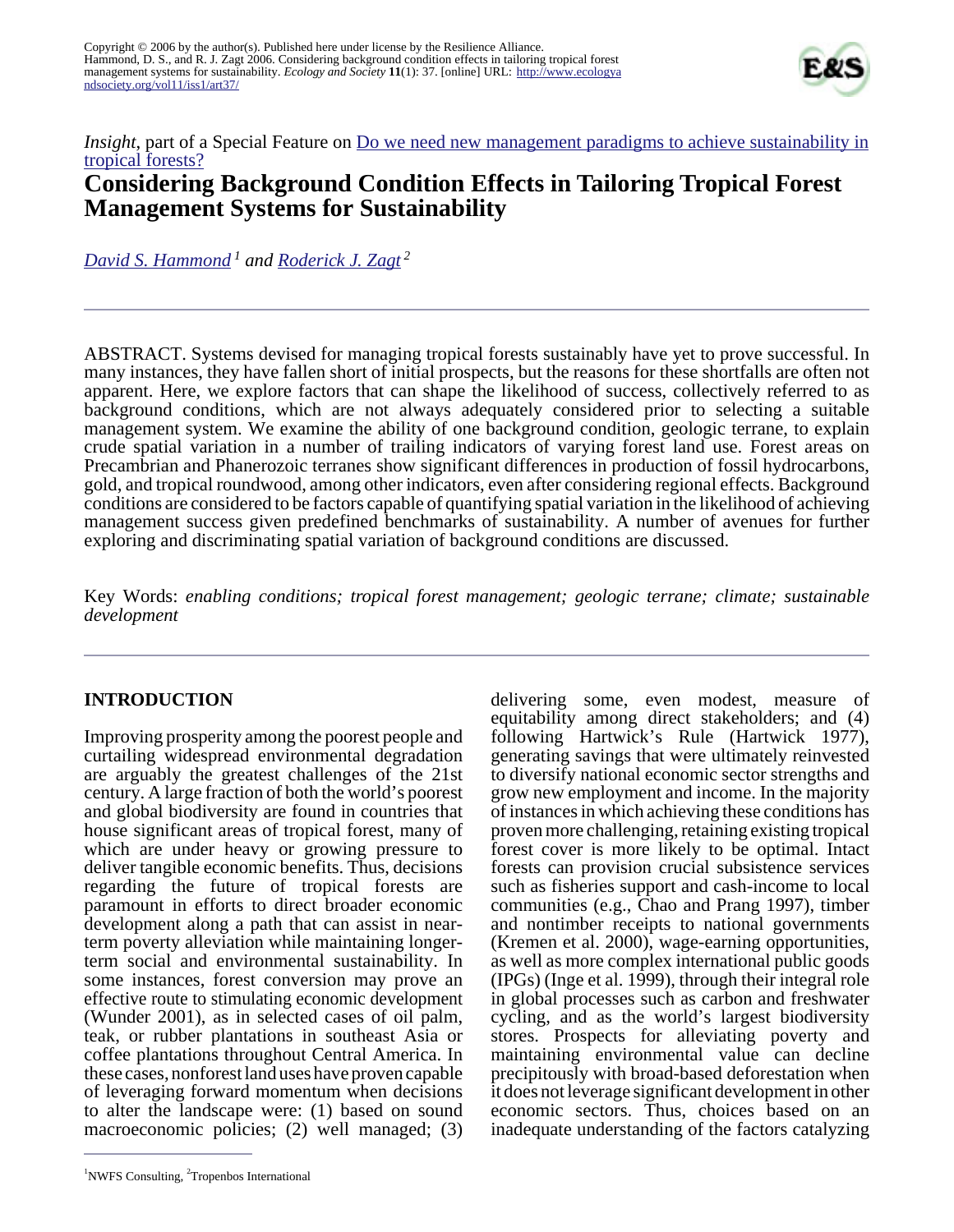and sustaining long-term prosperity and their relationship with forests in these countries can lead to accrual of nontrivial costs at various social scales. Without reinvestment of proceeds from forestland use, the link between the generation of short-term economic benefits and development of longer-term sustainability is decoupled, spiraling forest-based economies through a never-ending sequence of "boom and bust" commodity cycling that brings little prosperity to the poorest, transferring any value of future use options to external accounts and diminishing forests' functional roles in maintaining positive IPG accounts (e.g., Bunker 1985, Homma 1992, Barham and Coomes 1996, Bojanic 2001, Hammond 2005*c*).

Under pressure as both a source of economic wealth and contribution to national development, intact tropical forests have continued to decline in both distribution (Buschbacher 1986, Achard et al. 2002) and contiguity (Laurance and Bierregaard 1997, Asner et al. 2005), despite efforts to highlight the broad, and expanding, range of goods and services they offer (Barbier 1991). The factors put forward to explain this persistent contraction and fragmentation are varied, numerous, and shifting (Lambin et al. 2001, Rudel 2005). Efforts to curtail the rapid pace of tropical deforestation have largely focused on protecting areas and searching for integrated approaches and practices that can make using resources nondepletive and more equitable. Choices regarding which path to take have not occurred without constructive debate regarding the feasibility of managing commercial use of forests on a sustainable basis (Dickinson et al. 1996, Putz et al. 2001, Rice et al. 2001, Pearce et al. 2003, Zarin et al. 2004), or the role that traditional notions of protected areas can realistically play in delivering benefits and improving livelihoods (Sunderlin et al. 2005).

Proponents of sustainable forest management systems argue that intact forests can be managed in a way to ensure that exploited resources are replaced while retaining many other ancillary benefits that would be otherwise lost when forest cover is completely removed (de Graaf 1986, Barreto et al. 1988, Buschbacher 1990, Dickinson et al. 1996, Boltz et al. 2003, Zarin et al. 2004). At the core of these systems is a set of universal natural resource management principles that emphasize a careful balance between the extent and frequency of use and the rate of post-use recovery, i.e., growth into commercially harvestable size classes for offtake

models (Freese 1998). However, more than not, systems designed to deliver sustainability at industrial scales of production have either not been fully implemented and/or have proven to fall short of required growth and yield projections (de Graaf et al. 1999), a situation that has also proven true for many other biological off-take models (e.g., Natural Research Council 1996, Frank et al. 2005). This is not to say that these systems have not been well engineered or capable of improving short-term forest management. Rather, delivery systems focused on single goods or services appear increasingly incapable of reaching sustainability benchmarks because these have over time:

- **1.** expanded to address the more complex interrelationships shaping the way that capital is formed, flows, and is distributed across various scales (Repetto and Gillis 1988, Barbier et al. 1994, Kremen et al. 2000, Pearce and Pearce 2001, Fig. 1).
- **2.** proven to be subject to more complex variation in background conditions that can strongly affect yield projection, harvestable stocking rate, and conversion rate accuracies (Peña and Zuidema 1999, Fang et al. 2001, Graham et al. 2003, Nemani et al. 2003, Peres et al. 2003). Variation in tropical forest productivity can be highly sensitive to overarching controls even in unmodified natural forest stands (Phillips et al. 1998, Baker et al. 2003, Graham et al. 2003, Nemani et al. 2003), and how these interact with the type and frequency of silvicultural interventions remains poorly integrated in traditional offtake models.
- **3.** been based on management interventions, e. g., enrichment planting, post-harvest liberation, that have not always proven cost effective (s. l.) once implemented due to conditions presented in (1) and (2) (King 1965, Chai and Udarbe 1977, Hammond et al. 2000).
- **4.** remained relatively insensitive to external conditions varying uncertainty and risk attached to different tropical forests areas. Uncertainty dampens investor confidence, limits planning horizons, and increases risk (Sharpe et al. 1998). Insecure forestland tenure (Vincent and Gillis 1998, Godoy et al. 2001), poorly-resolved usufruct rights,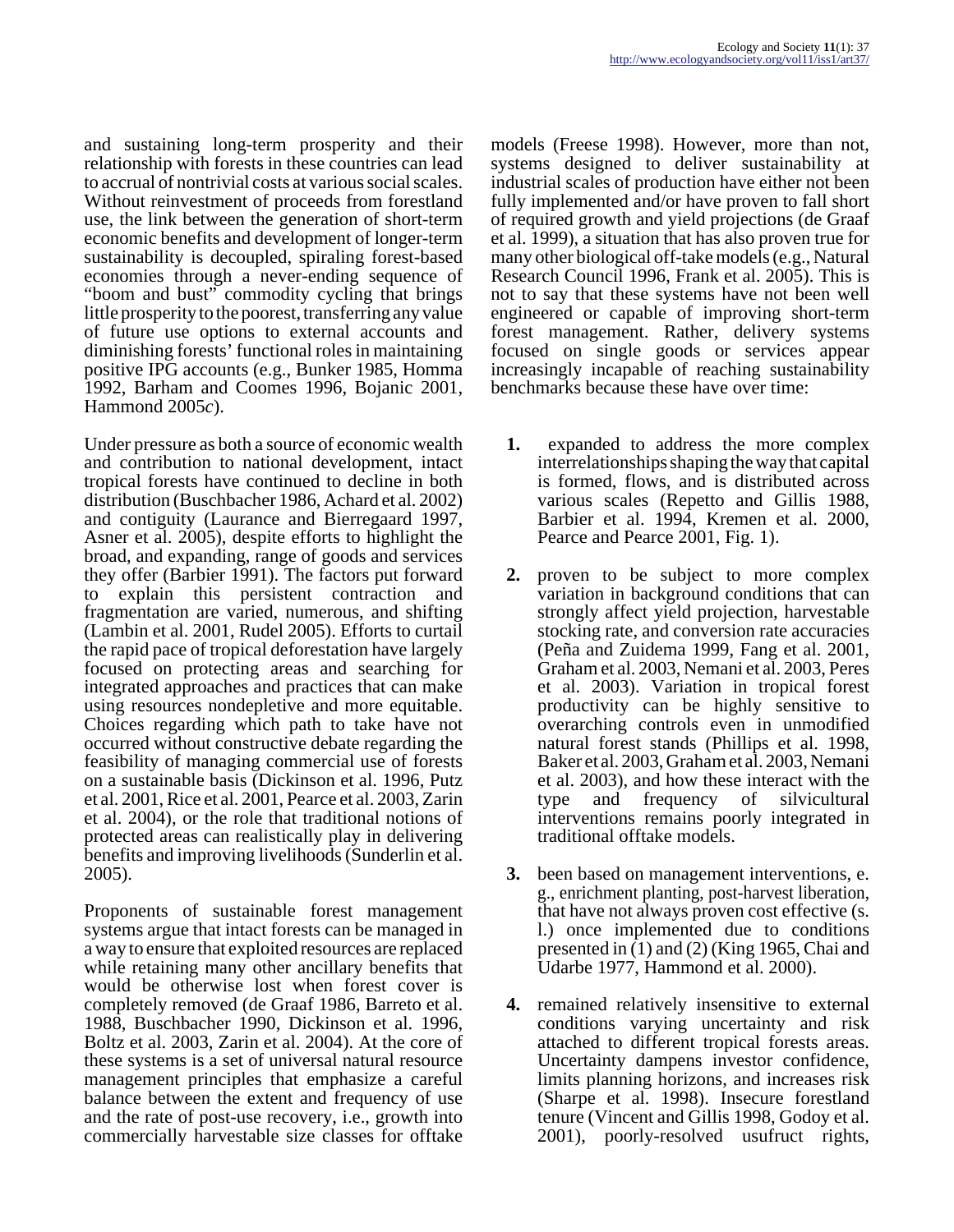**Fig. 1.** Schematic depicting basic interrelationships between physical, biological, social, economic, and cultural systems that operate to influence forest management at different scales. Arrowhead size indicates relative measure of influence on forests.



Reproduced with permission from Hammond (2005a), Tropical Forests of the Guiana Shield.

structured public subsidies (Repetto and Gillis 1988), poor rent capture (Vincent 1990), overlapping and incompatible forest resource use (Hammond 2005*b*), changes in the opportunity costs of labor, and prohibitive discount rates can create conditions fostering short-term capital depletion and flight instead of the capital growth and maintenance needed to leverage opportunities for managing toward sustainability. Many benchmarks simply fail to adequately account for shortterm financial decision making commonly carried out in the face of changing commodity market prices. Under unfavorable market conditions, ancillary management costs are often the first to be cut.

Combined, these factor groups can conspire to limit the broad-based applicability of resource management frameworks. This is particularly the case when they are designed to support sustainability in industrial-scale use of natural forest wood and nonwood products. Levels of capital required to maintain a net positive benefit flow are considerably greater in industrial-scale management than those required in subsistence-based models, such as field-fallow or extractive reserve systems. In forestry, the inverse relationship between cost effectiveness of reduced-impact logging (RIL) measures and harvest intensity in Indonesian forests exemplifies the sensitivity of net benefit flows to factors shaping operational outcomes (Sist et al. 1998). The potential carbon offset benefits of using RIL to reduce canopy cover loss in these forests (Pinard and Putz 1993) and the contrasting need to increase canopy openness to generate carbon offset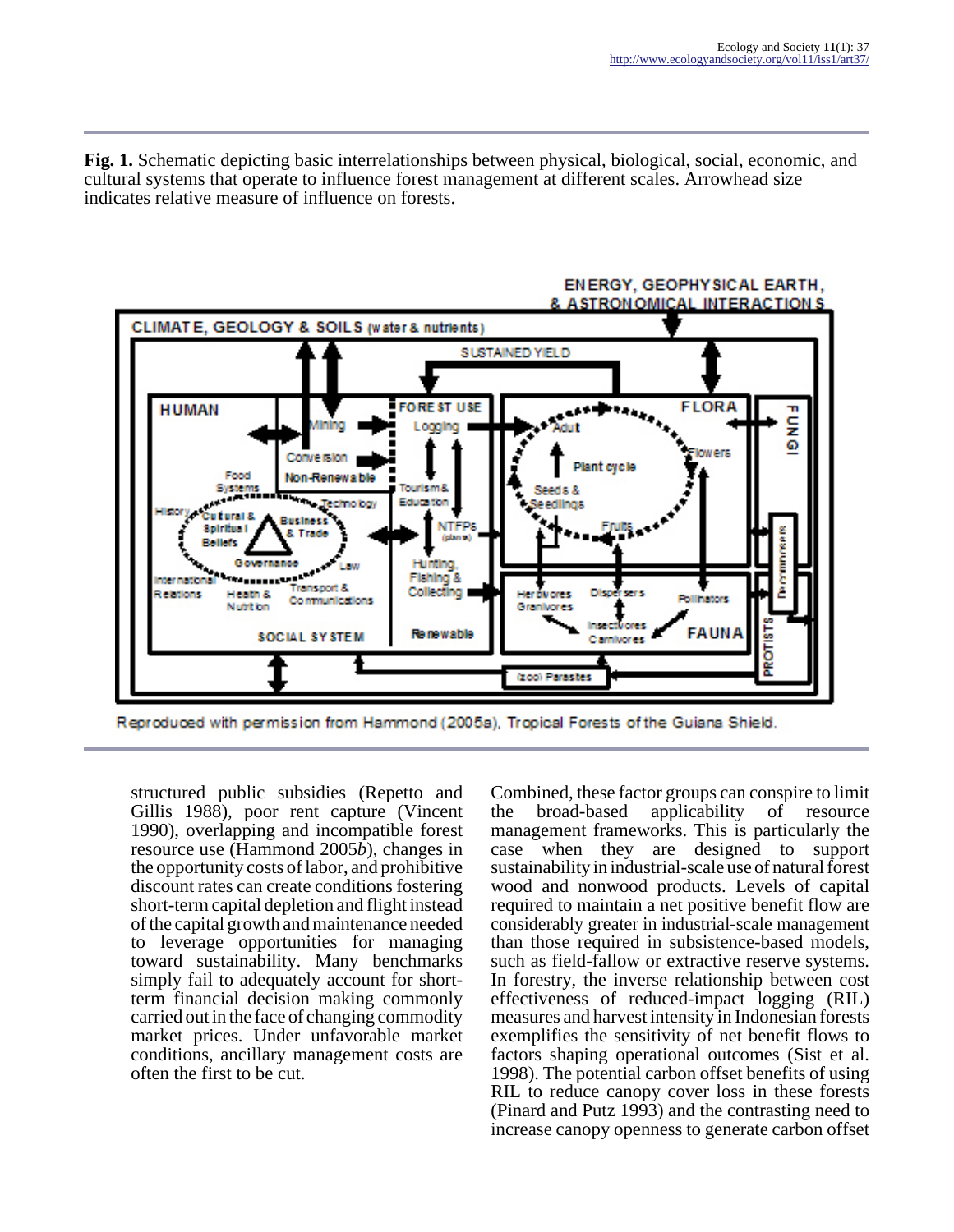**Table 1.** Some examples of poorly integrated extrinsic and intrinsic background conditions grouped by their influence on the relationship between management objectives and outcomes. Conditions are not necessarily independent. CCU stands for commercial consumptive use (sensu Freese 1998), RHT for resource and habitat taboos (sensu Colding and Folke 2001), and TEK for traditional ecological knowledge.

| <b>Extrinsic</b>                                      | Relevant examples and case studies                                                                                     |
|-------------------------------------------------------|------------------------------------------------------------------------------------------------------------------------|
| <b>Spiking catastrophes</b>                           |                                                                                                                        |
| Earthquake location, magnitude, and frequency         | Garwood et al. 1979                                                                                                    |
| Spatial variation in volcanic activity and behavior   | Hammond 2005d                                                                                                          |
| Trends in cyclonic activity                           | Webb 1958, Wadsworth 1959, Whitmore 1974, Nelson<br>et al. 1994, Snook 1996                                            |
| Extent and frequency of flooding                      | Salo et al. 1986, Hammond 2005d                                                                                        |
| Depth and frequency of drought                        | Salafsky 1994, Glantz 1998                                                                                             |
| <b>Primarily landscape legacies</b>                   |                                                                                                                        |
| Age of geologic terrane                               | Hammond 2005d                                                                                                          |
| Type, distribution, and grade of subsurface resources | Miranda et al. 1998, Peterson and Heemskerk 2001,<br>Hilson 2002, Hammond 2005c                                        |
| Type, duration, and extent of forest-use history      | Dargavel et al. 1988, Homma 1992, Coomes 1995,<br>Barham and Coomes 1996, van Gemerden et al. 2003,<br>Hammond $2005c$ |
| Hydrological processes and water quality              | Degens 1982, Milliman and Meade 1983, Marengo 1995,<br>Aalto et al. 2003                                               |
| <b>Intrinsic</b>                                      |                                                                                                                        |
| <b>Spiking catastrophes</b>                           |                                                                                                                        |
| Frequency and extent of violent conflict              | Draulans and van Krunkelsven 2002, Dudley et al. 2002,<br>McNeely 2003, Price 2003                                     |
| Frequency and magnitude of famine                     | Currey and Hugo 1984                                                                                                   |
| <b>Swelling transitions</b>                           |                                                                                                                        |
| Fire susceptibility                                   | Fearnside 1990, Kauffman and Uhl 1990, Hammond and<br>Ter Steege 1998, Murty et al. 2000, Siegert et al. 2001          |
| Disease transmission rates and extent                 | Patz et al. 2004, Karesh et al. 2005                                                                                   |
| CCU species decline                                   | Peña and Zuidema 1999, Bennett and Gumal 2001,<br>Fimbel et al. 2001, Peres et al. 2003                                |
| Non-CCU biodiversity decline                          | Laurance and Bierregaard 1997                                                                                          |
| Accelerated greenhouse warming                        | Brown et al. 1993, Condit et al. 1996, Nemani et al. 2003                                                              |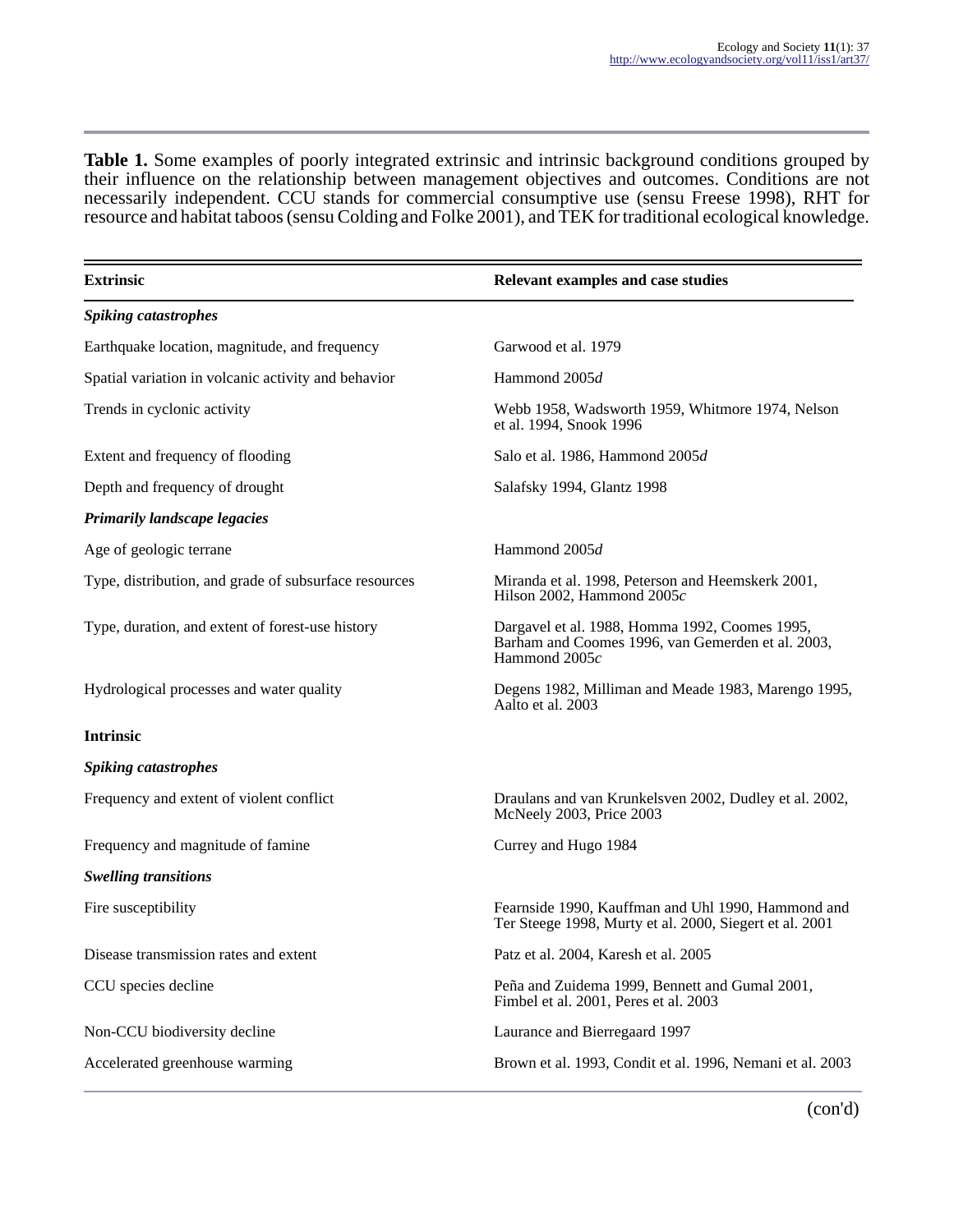| Invasive species distribution and density      | Sheil 1994, Cochrane and Schulze 1999, Fine 2002                                             |  |  |
|------------------------------------------------|----------------------------------------------------------------------------------------------|--|--|
| <b>Primarily social legacies</b>               |                                                                                              |  |  |
| Education and training quality and opportunity | Hammond et al. 2000                                                                          |  |  |
| Skilled labour migration                       | Adams 2003, Özden and Schiff 2006                                                            |  |  |
| Political system structures and platforms      | Fearnside and Barbosa 1996                                                                   |  |  |
| RHTs and TEK retention                         | Berkes et al. 2000, Colding and Folke 2001                                                   |  |  |
| Corruption                                     | Robbins 2000                                                                                 |  |  |
| <b>Primarily economic legacies</b>             |                                                                                              |  |  |
| Monetary policies                              | Eichengreen and Kenen 1994                                                                   |  |  |
| Global trade structures and conditions         | Barbier et al. 1994                                                                          |  |  |
| Land use policies                              | Hecht 1985, Repetto and Gillis 1988, Cockburn et al.<br>1999, Lambin et al. 2001, Rudel 2005 |  |  |
| Land tenure                                    | Godoy et al. 2001                                                                            |  |  |
| Enforcement & monitoring capability            | Rodan et al. 1992, Smith 2002, Karsenty 2003                                                 |  |  |
|                                                |                                                                                              |  |  |
|                                                |                                                                                              |  |  |

benefits in Guyanese forests (ter Steege 1998) illustrates how biophysical variation can test pantropical applicability of management models and benefits of their application (Hammond et al. 2000).

Identifying factors prospectively limiting management performance can assist in better aligning benchmarks, prescriptions, and expected benefits. Background conditions, in particular, represent an important pool of these factors since they, unlike operational conditions, may not be addressed directly in frameworks or as easily through "adaptive" approaches, but can work both surreptitiously and assiduously against progress even when management frameworks are well implemented. The spread of fire as a function of the spatial distribution of forest land use activities and the downstream air quality impacts on urban centres during warm El Niño-Southern Oscillation (ENSO) phases in Amazonia and Indonesia (Kauffman and Uhl 1990, Hammond and ter Steege 1998, Cochrane and Schulze 1999, Murty et al. 2000, Siegert et al. 2001) and arsenic poisoning of groundwater wells in Bangladesh and West Bengal, India (Nickson et al. 1998) provides lucid examples of the massive

social and environmental costs that can accrue from a poor understanding of background conditions, how these vary, and the way that they can interact with resource management objectives to deliver unexpected consequences. Variation in background conditions can also influence capacities for uptake of management improvements. The selective capacity among developing countries in their uptake of green revolution technologies highlights how varying background conditions can lead to different outcomes, even when management systems and technologies are proven equally capable of delivering benefits (Barbier and Conway 1990).

# **Background conditions and forest management**

Background conditions are often perceived as a pool of common knowledge and thus may not always be explicitly recognized in systems aiming to manage forests sustainably at different scales. They regulate at large scales the capital flows needed to maintain productivity in the system and thus can create drags on progress toward sustainable development goals when established benchmarks are misaligned with overarching controls. In the worst case, ensuing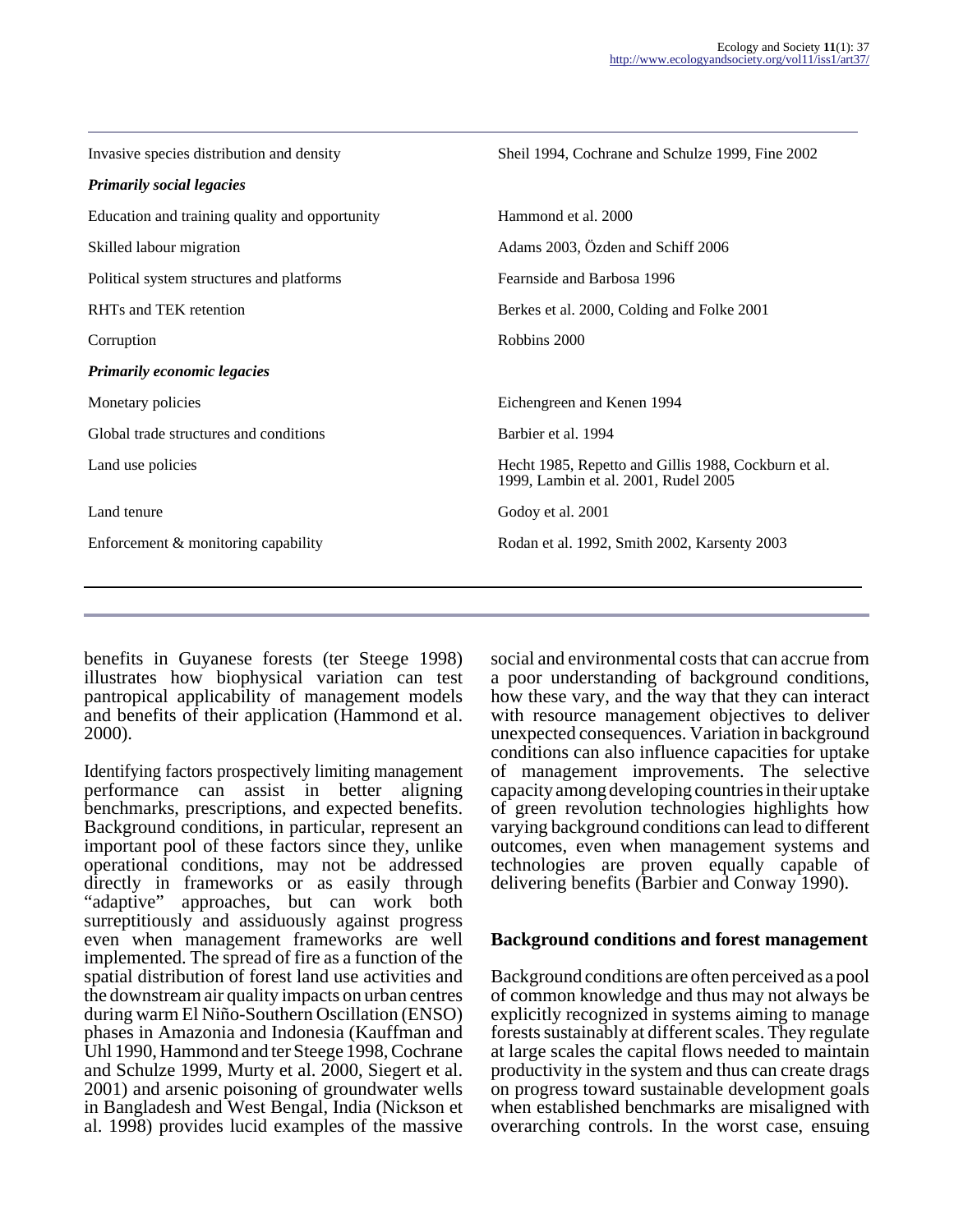**Fig. 2.** Tropical closed broadleaved forests and the distribution of these occurring on Phanerozoic (green) and exposed Precambrian terranes (brown) in South and Central America, Africa, and Asia— Oceania prior to losses accrued through modern deforestation. See Methods for details of coverages.

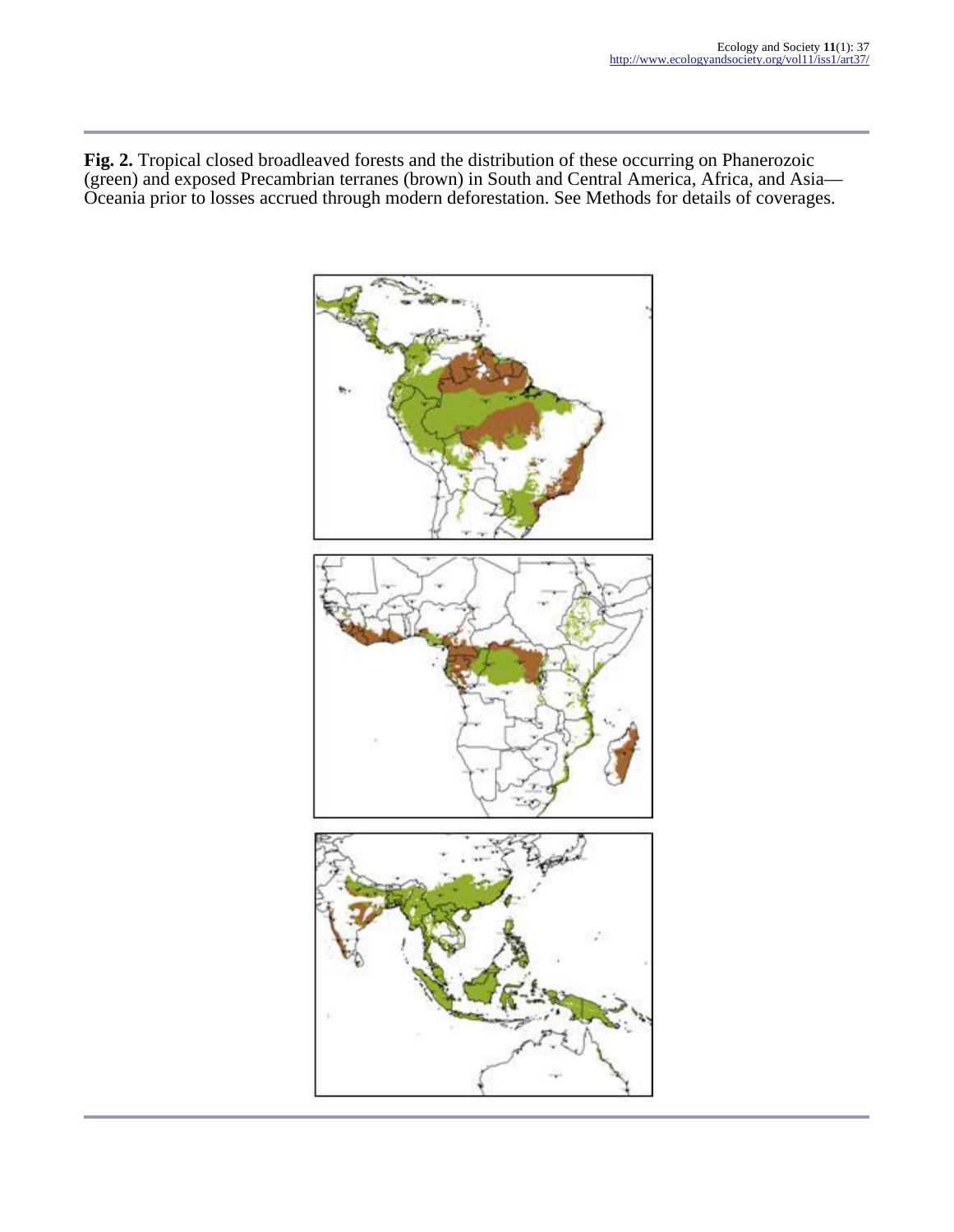**Table 2.** Major global tropical forest areas by country and according to predominant age of underlying geology. Precambrian provinces assigned to forest area in each country given in left column (sensu Goodwin 1996). NFA stands for estimated percentage of national tropical broadleaved forestland area atop Precambrian terranes. See Methods for further coverage details. ARAB-NUB: Arabian-Nubian Shield, BAN: Bhandara Craton, BE-NI: Benin-Nigeria Shield, BS: Brasilian Shield, CAM: Cameroon Shield, CH: Chaillu massif, DHWR: Dharwar Craton, FR: Francevillian Supergroup, GAB: Gabon Shield, GS: Guiana Shield, HIWAN-VIJ: Highland Group, Wanni Complex-Vijayan Complex, KAS: Kasai Angolan Craton, KAT: Katangan Belt, KIB: Kibarides Belt, MAN: Man Shield, MAD: Madagascar Shield, and WC: West Congo.

|                 | <b>Primarily Precambrian</b><br>(> 550 my BP) | NFA %  |                        | <b>Primarily Phanerozoic</b><br>(< 550 my BP) | NFA %        |
|-----------------|-----------------------------------------------|--------|------------------------|-----------------------------------------------|--------------|
| Africa          |                                               |        |                        |                                               |              |
| KAT             | Burundi                                       | 94     | $\operatorname{BE-NI}$ | Benin                                         | 43           |
| CAM             | Cameroon                                      | 95     |                        | Comoros                                       |              |
| CAM             | $\rm CAR$                                     | 57     | WC-CH                  | DRC (NE)                                      | $\mathbf{1}$ |
| <b>MAN</b>      | Cote d'Ivoire                                 | 96     | CAM                    | DRC (North)                                   | 37           |
| GAB-CAM         | <b>Equatorial Guinea</b>                      | 94     | BE-NI                  | Nigeria                                       | 39           |
| GAB-FR-CH       | Gabon                                         | 82     | WC-CH-FR-CAM           | Republic of Congo                             | 33           |
| <b>MAN</b>      | Ghana                                         | $90\,$ |                        |                                               |              |
| <b>MAN</b>      | Guinea                                        | 84     |                        |                                               |              |
| <b>MAN</b>      | Liberia                                       | 99     |                        |                                               |              |
| <b>MAD</b>      | Madagascar                                    | 97     |                        |                                               |              |
| KIB             | Rwanda                                        | 92     |                        |                                               |              |
| <b>MAN</b>      | Sierra Leone                                  | 73     |                        |                                               |              |
| <b>BE-NI</b>    | Togo                                          | 95     |                        |                                               |              |
| <b>KIBI</b>     | Uganda                                        | 100    |                        |                                               |              |
| Asia-Oceania    |                                               |        |                        |                                               |              |
| <b>ARAB-NUB</b> | Seychelles                                    | 100    |                        | Bangladesh                                    |              |
| HI-WAN-VIJ      | Sri Lanka                                     | 100    |                        | Brunei Darussalam                             |              |
|                 |                                               |        |                        | Cambodia                                      |              |
|                 |                                               |        | <b>BAN</b>             | India                                         | 33           |
|                 |                                               |        | <b>DHWR</b>            | India                                         | 9            |
|                 |                                               |        |                        | Indonesia                                     |              |
|                 |                                               |        |                        | Laos                                          |              |
|                 |                                               |        |                        | Malaysia                                      |              |
|                 |                                               |        |                        | Mauritius                                     |              |
|                 |                                               |        |                        |                                               |              |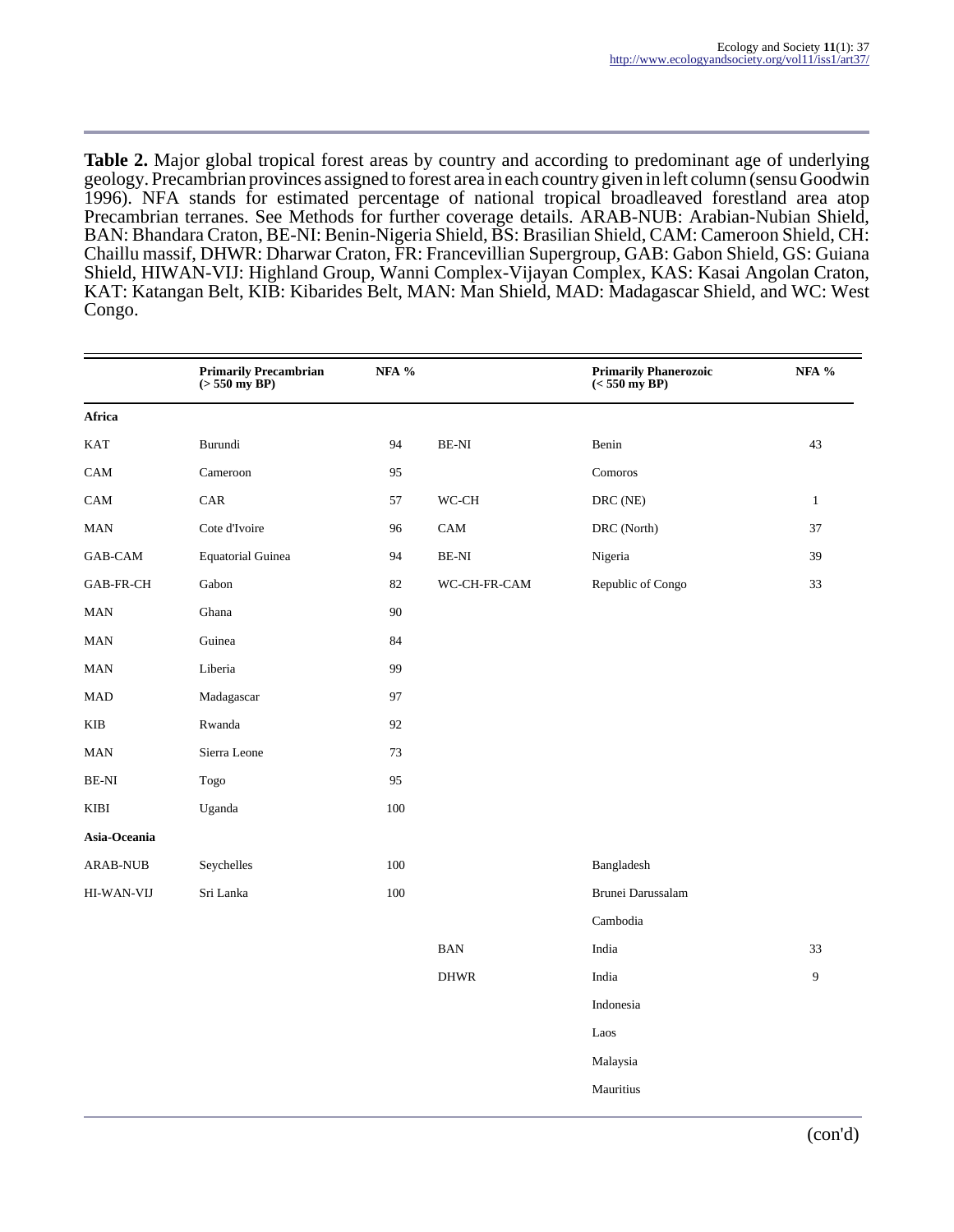|                        |                  |         |                        | $\boldsymbol{\mathrm{Myanmar}}$      |        |
|------------------------|------------------|---------|------------------------|--------------------------------------|--------|
|                        |                  |         |                        | $\operatorname{Palau}$               |        |
|                        |                  |         |                        | Papua New Guinea                     |        |
|                        |                  |         |                        | Philippines                          |        |
|                        |                  |         |                        | $\operatorname{Samoa}$               |        |
|                        |                  |         |                        | Solomon Islands                      |        |
|                        |                  |         |                        | Thailand                             |        |
|                        |                  |         |                        | Tonga                                |        |
|                        |                  |         |                        | Vanuatu                              |        |
|                        |                  |         |                        | Vietnam                              |        |
| Americas               |                  |         |                        |                                      |        |
| $_{\rm BS}$            | Brazil (Central) | 41      |                        | Belize                               |        |
| $\mathbf{G}\mathbf{S}$ | Brazil (North)   | $14\,$  | $\mathbf{B}\mathbf{S}$ | Bolivia                              | 11     |
| $\mathbf{G}\mathbf{S}$ | French Guiana    | $100\,$ | ${\rm GS}$             | $\operatorname{Colombia}$            | $16\,$ |
| $\mathbf{G}\mathbf{S}$ | Guyana           | 100     |                        | $\operatorname{Costa}\nolimits$ Rica |        |
| $\mathbf{G}\mathbf{S}$ | Suriname         | 100     |                        | Dominica                             |        |
| $\operatorname{GS}$    | Venezuela        | 52      |                        | Dominican Republic                   |        |
|                        |                  |         |                        | Ecuador                              |        |
|                        |                  |         |                        | Fiji                                 |        |
|                        |                  |         |                        | Grenada                              |        |
|                        |                  |         |                        | Guatemala                            |        |
|                        |                  |         |                        | Haiti                                |        |
|                        |                  |         |                        | Honduras                             |        |
|                        |                  |         |                        | Jamaica                              |        |
|                        |                  |         |                        | Mexico                               |        |
|                        |                  |         |                        | Nicaragua                            |        |
|                        |                  |         |                        | $\mbox{Panama}$                      |        |
|                        |                  |         |                        | Peru                                 |        |
|                        |                  |         |                        | St. Lucia                            |        |
|                        |                  |         |                        | Trinidad & Tobago                    |        |
|                        |                  |         |                        |                                      |        |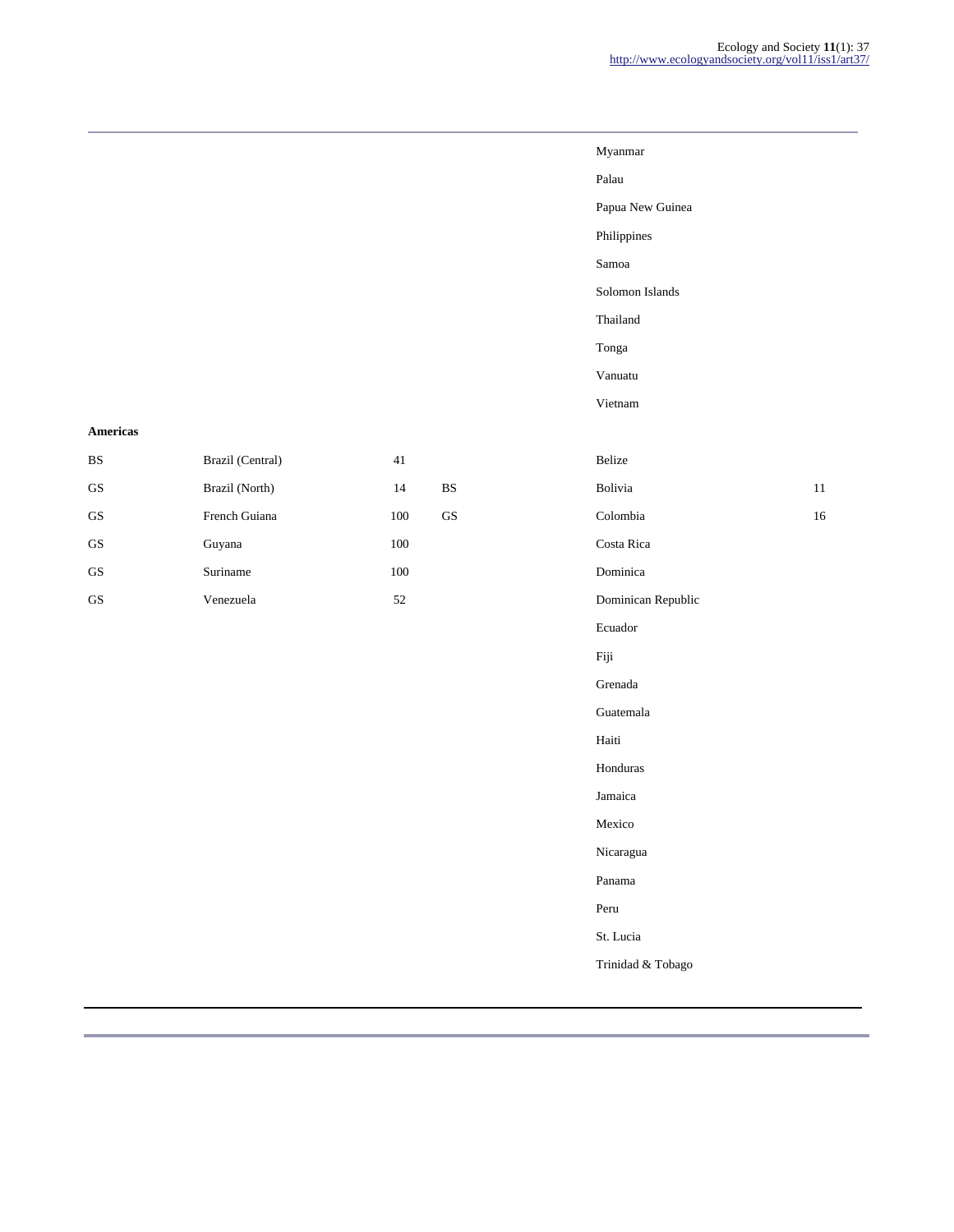**Fig. 3.** A cross section of production and development indicators averaged across tropical forest countries as listed in Table 2 and according to dominance by Precambrian (PC) and Phanerozoic (PH) terranes. In the case of Brazil, state-municipio values were assigned based on overlap with PC or PH geological province. Data sources: FAO 2004, INEGI 2004, USGS 2004, World Bank 2005. Error bars represent standard errors. Filled bars in Forest Area and GNI averages for PH countries depict averages with Pacific and Caribbean islands removed.

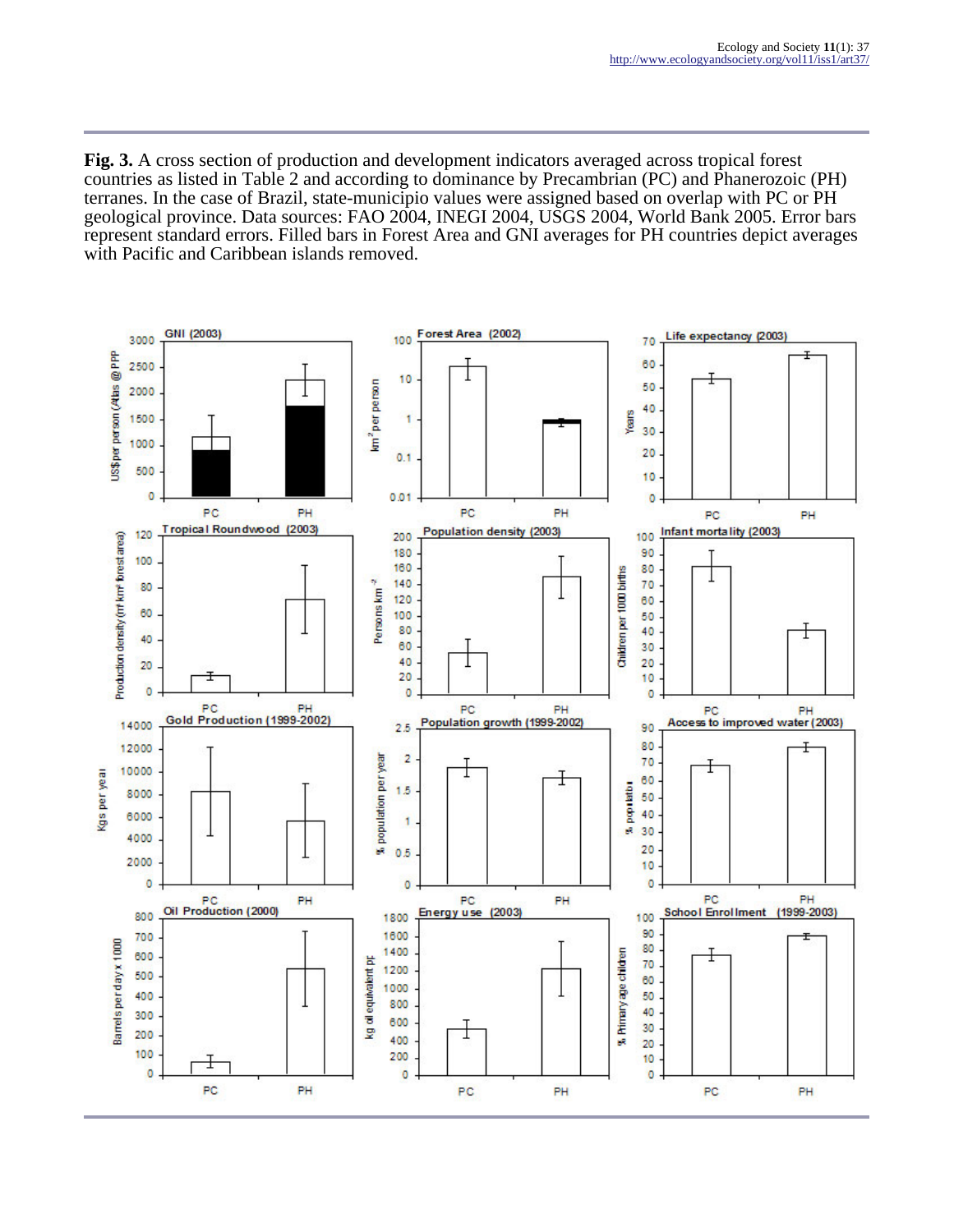**Fig. 4.** Relationship between geology and (A) Tropical roundwood production density and (B) Population density as seen when drilling down along a Neotropical pathway. Note log axes.

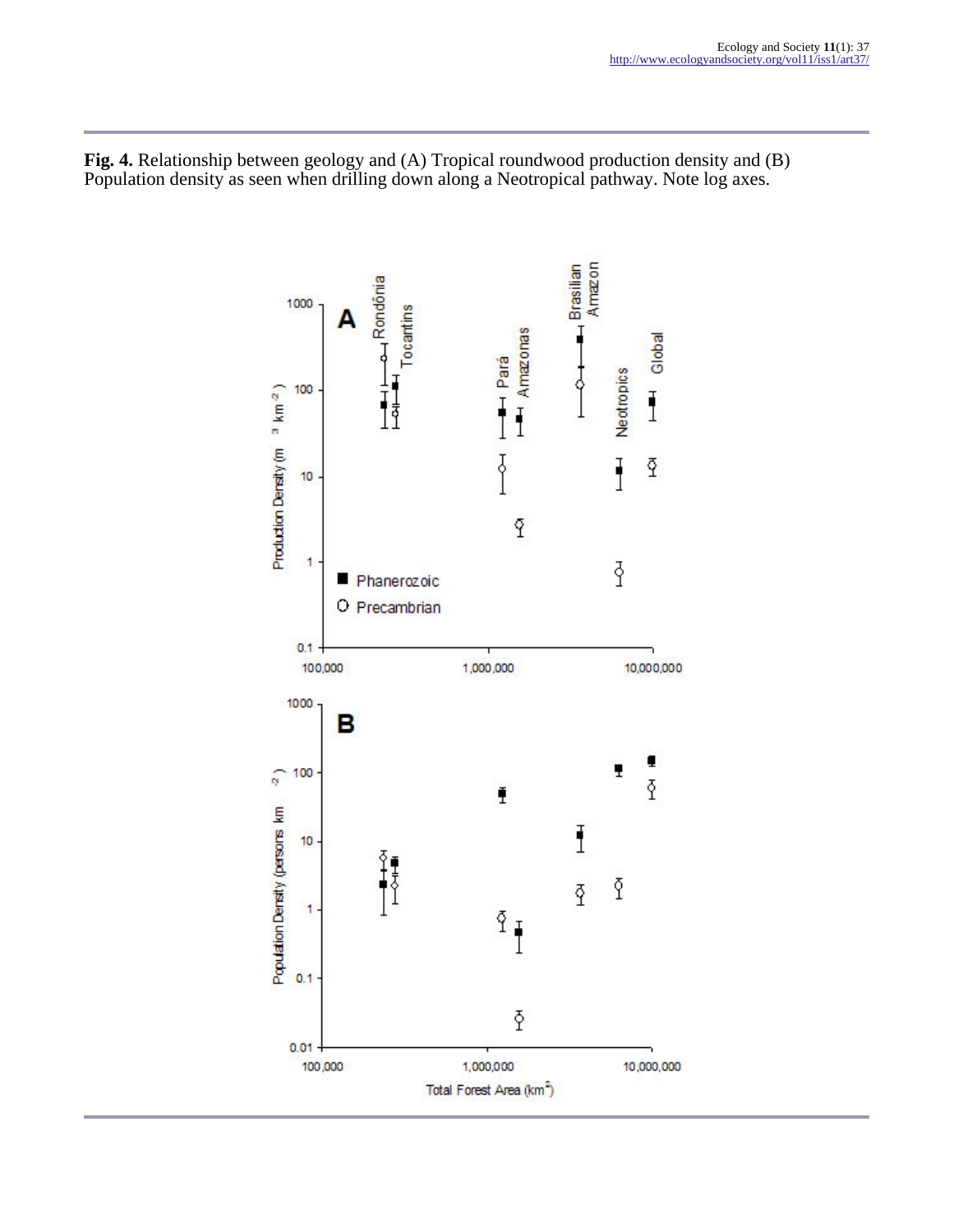**Table 3.** Selection of transformed socioeconomic indicators run through a series of generalized linear models to assess the role of geology, i.e., precambrian vs. phanerozoic, and geographic region, i.e., Neotropics, Africa, Asia, and Oceania, in explaining pantropical variation.

| Indicator                                      | Variable                       | $R^2$    | df   | $\cal F$ | $\boldsymbol{P}$ |
|------------------------------------------------|--------------------------------|----------|------|----------|------------------|
| <b>Tropical Closed Broadleaved Forest Area</b> | Geology                        | 0.18     | 1,68 | 15.27    | < 0.001          |
| $(km^2/person)$                                | Continent                      | 0.06     | 3,66 | 1.39     | > 0.050          |
|                                                | Geology after Continent        | 0.17     | 1,68 | 14.16    | < 0.001          |
| Income, Debt, and Investment                   |                                |          |      |          |                  |
| GNI (US\$/person, Atlas method @ PPP)          | Geology                        | 0.07     | 1,66 | 5.17     | < 0.010          |
|                                                | Continent                      | 0.5      | 3,62 | 21.13    | < 0.001          |
|                                                | Geology after Continent        | < 0.01   | 1,64 | 0.19     | > 0.050          |
|                                                | <b>Continent after Geology</b> | 0.37     | 3,62 | 11.91    | < 0.001          |
| Total Government Debt (US\$ @ PPP)             | Geology                        | < 0.01   | 1,59 | 0.233    | > 0.050          |
| Direct Foreign Investment (US\$)               | Geology                        | $< 0.01$ | 1,59 | 0.04     | > 0.050          |
| <b>Population &amp; Health</b>                 |                                |          |      |          |                  |
| Population Growth (% previous population)      | Geology                        | < 0.01   | 1,61 | 0.57     | > 0.050          |
|                                                | Continent                      | 0.25     | 3,59 | 6.43     | < 0.001          |
| Population Density (persons/km <sup>2</sup> )  | Geology                        | 0.24     | 1,70 | 22.24    | < 0.001          |
|                                                | Continent                      | 0.15     | 3,68 | 4.28     | < 0.010          |
|                                                | Geology after Continent        | 0.24     | 1,70 | 23.38    | < 0.001          |
|                                                | <b>Continent after Geology</b> | 0.22     | 3,68 | 6.56     | < 0.001          |
| Life Expectancy (yr)                           | Geology                        | 0.14     | 1,62 | 9.64     | < 0.010          |
|                                                | Continent                      | 0.74     | 3,60 | 56.53    | < 0.001          |
|                                                | Geology after Continent        | < 0.01   | 1,62 | 0.39     | > 0.050          |
|                                                | <b>Continent after Geology</b> |          |      |          |                  |
| Infant Mortality (children/1000 births)        | Geology                        | 0.16     | 1,62 | 11.82    | < 0.001          |
|                                                | Continent                      | 0.57     | 3,60 | 26.73    | < 0.001          |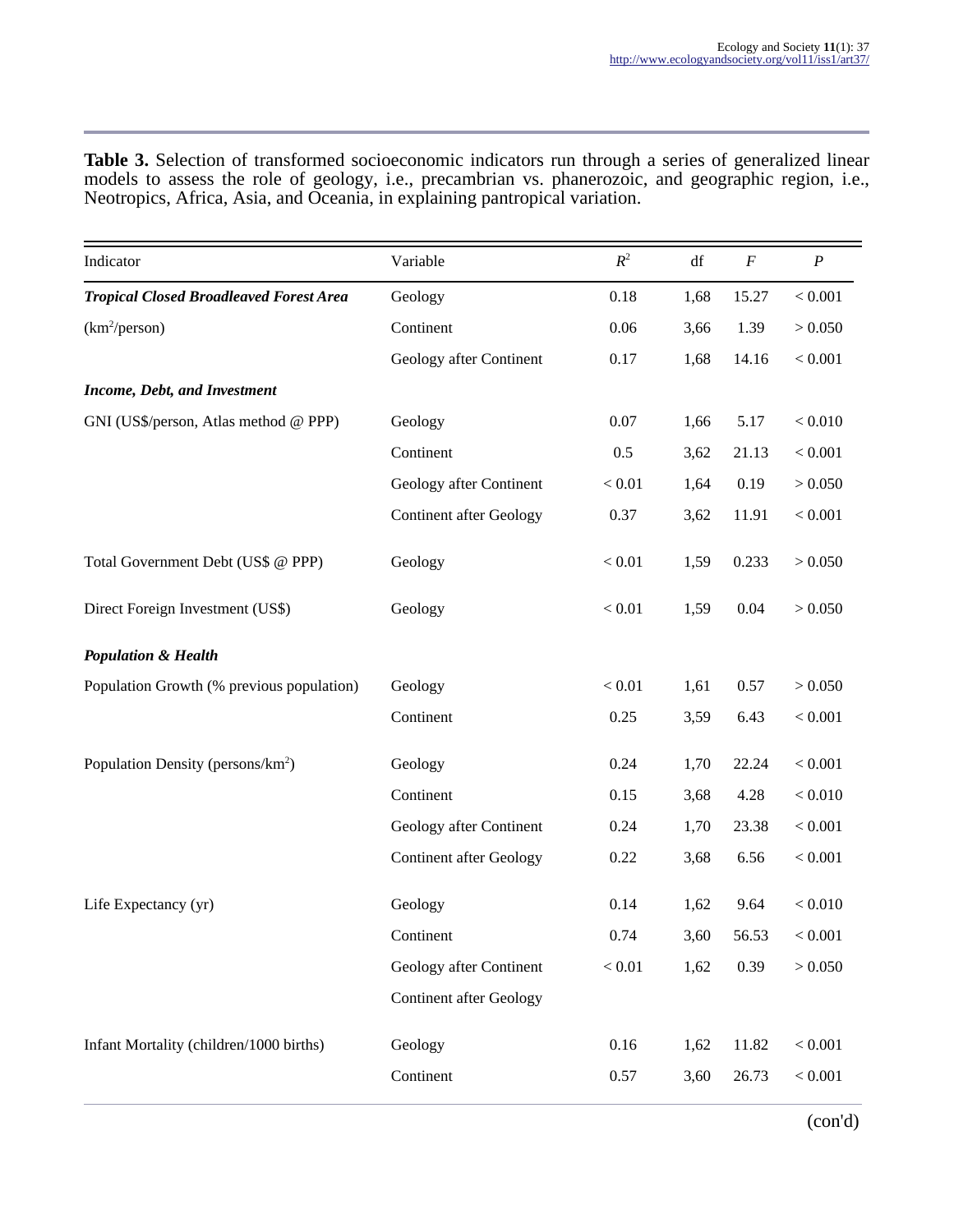|                                                                                        | Geology after Continent<br><b>Continent after Geology</b> | < 0.01   | 1,62 | 0.05  | > 0.050   |
|----------------------------------------------------------------------------------------|-----------------------------------------------------------|----------|------|-------|-----------|
| Access to Improved Water (% population)                                                | Geology                                                   | 0.2      | 1,70 | 17.95 | < 0.001   |
|                                                                                        | Continent                                                 | 0.13     | 3,69 | 3.48  | < 0.050   |
|                                                                                        | Geology after Continent                                   | 0.1      | 1,70 | 7.91  | $< 0.010$ |
|                                                                                        | <b>Continent after Geology</b>                            | 0.04     | 3,69 | 0.92  | > 0.050   |
| Education                                                                              |                                                           |          |      |       |           |
| Primary School Enrollment (%)                                                          | Geology                                                   | 0.16     | 1,49 | 9.49  | < 0.010   |
|                                                                                        | Continent                                                 | 0.61     | 3,47 | 24.3  | < 0.001   |
|                                                                                        | Geology after Continent                                   | $< 0.01$ | 1,49 | 0.46  | > 0.050   |
|                                                                                        | <b>Continent after Geology</b>                            | 0.36     | 3,47 | 8.65  | < 0.001   |
| <b>Commodity Production &amp; Energy</b>                                               |                                                           |          |      |       |           |
| Tropical roundwood production (m <sup>3</sup> km <sup>-2</sup> forest Geology<br>area) |                                                           | 0.08     | 1,46 | 3.78  | < 0.050   |
|                                                                                        | Continent                                                 | 0.04     | 3,44 | 0.65  | > 0.050   |
| Oil Production (barrels/d)                                                             | Geology                                                   | 0.11     | 1,51 | 5.35  | $< 0.050$ |
|                                                                                        | Continent                                                 | 0.13     | 3,39 | 2.34  | > 0.050   |
| Gold Production (kg/yr)                                                                | Geology                                                   | 0.09     | 1,66 | 6.29  | < 0.050   |
|                                                                                        | Continent                                                 | 0.02     | 3,65 | 0.37  | > 0.050   |
| Energy Use (kg oil equivalent/person)                                                  | Geology                                                   | 0.07     | 1,35 | 2.7   | > 0.050   |
|                                                                                        | Continent                                                 | 0.14     | 2,35 | 2.78  | > 0.050   |

leakages fundamentally derail progress towards initial benchmarks as natural, human, financial, and social capital growth cannot be sustained, and investment in management necessarily declines. A number of key background conditions and the way that they might influence sustainable management system success are briefly described in Table 1.

These can be categorized into two groups. The first group consists of "extrinsic" background conditions

(Table 1). Geological landforms, climate oscillators, characteristics of native plant and animal communities, and past human use patterns, among other factors, calibrate how tropical forests can be expected to respond to different management applications (Fig. 1). Since these conditions are not distributed uniformly throughout modern tropical forest regions, and we cannot actively manage the influence they have already imparted, we cannot expect standing forests to respond in the same way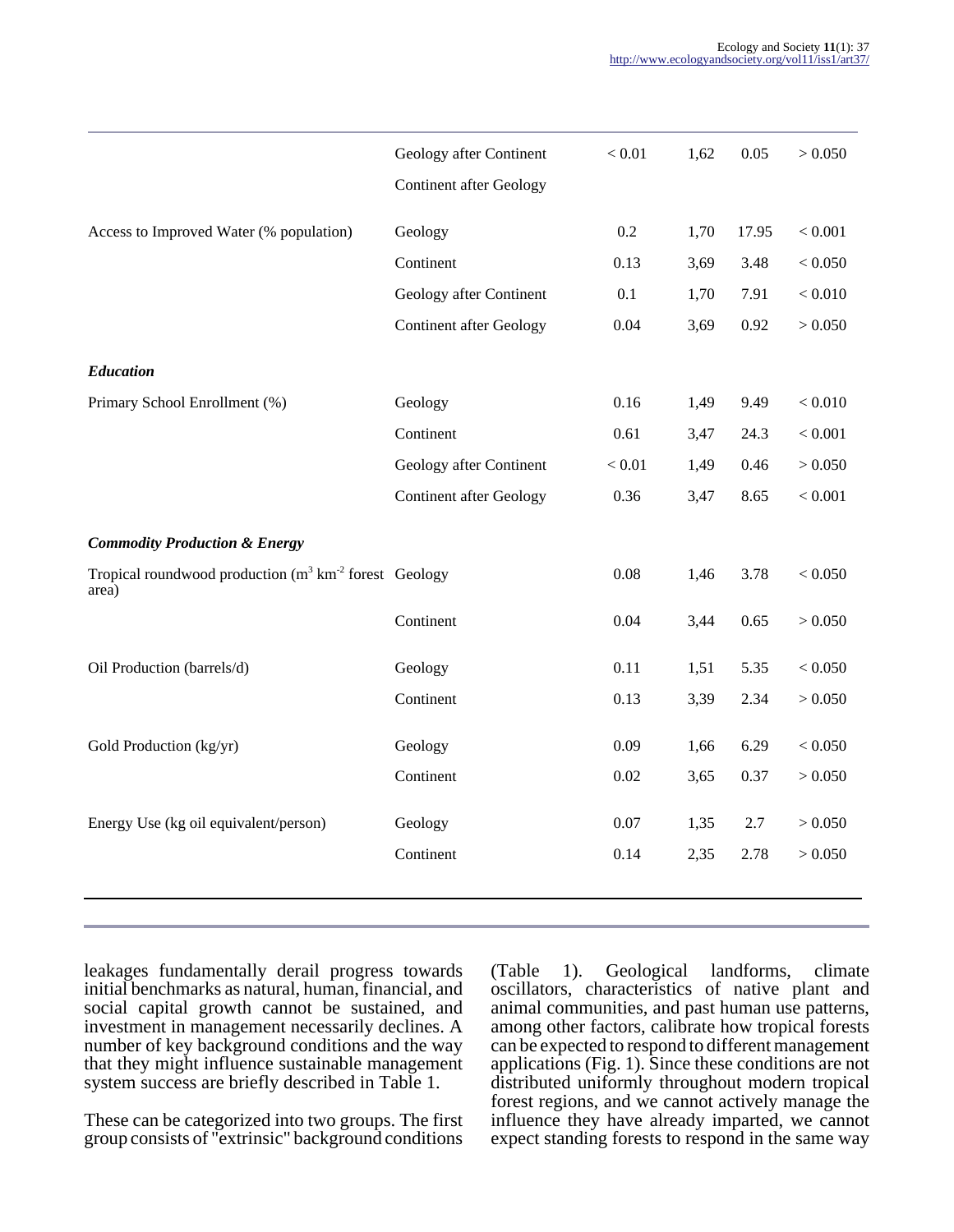to a standard set of forest use and conservation practices (Hammond 2005*d,* Primack and Corlett 2005, Rudel 2005), even if these are generally adapted to tropical environments. These conditions "limit" the spatial applicability of management practices when benchmarks are held constant. Modern management prescriptions rarely account for these explicitly, choosing instead to focus on near-term actions that will lead to sustainability in the future. Extrinsic background conditions can consequently derail progress toward management benchmarks if initial prescriptions have not adequately accounted for their effects.

The second group consists of "intrinsic" background factors that can alter prospects for sustainable forest management, but are strongly linked to a broader set of interconnected compartments influencing sustainable human development (Fig. 1). In effect, they "enable.. frameworks to be implemented (Sheil et al. 2004, Sunderlin et al. 2005). Social conditions linked to education, health care, wealth distribution, political stability, skilled-worker migration (Özden and Schiff 2006), formal and informal private economic sector strength, cultural and social customs, and legal system functioning, among others, weigh heavily on prospects for success in implementing complex sustainable forest management systems. The choice of business models to be used, e.g., product quantity vs. quality, (Hammond 2005*b;* D. S. Hammond, *personal observation*), how forests are stewarded, e.g., public vs. private ownership (Repetto and Gillis 1988), and other microeconomic factors also interact to shape how sustainability might best be achieved, as do the distribution and magnitude of competing forestland uses such as mining, and the factors that propel each of these relative to other options (Hammond 2005*b*). Tropical forest countries are not challenged to the same degree by these conditions nor are they uniform in their capacity to overcome these challenges. Management models often do not consider the limiting effects, and added costs, that intrinsic background conditions can play on the realistic prospects for implementing sustainable management strategies and practices, such as RIL, outside the research plot environment (Hammond et al. 2000). Even the long-term implementation of highly controlled demonstrations can fall short when intrinsic background conditions such as political or economic crises, e.g., rebellion in Suriname, (de Graaf 1986), or a change in public sentiment, e.g., protection vs. use of Australia's rainforests, or market demand, e.g. through

substitution, specifically alter much broader assumptions adopted during framework development.

These questions, thus, ask whether a focus on similarities or differences is most important in assessing how best to manage toward sustainable use over any particular forest area and whether a bottom-up or top-down approach to defining sustainability is most appropriate. If geographic differences in background conditions are considerable, then the risk of applying a more generic framework may be greater than anticipated. Conversely, if conditions prove more uniform, then local tailoring could be overconservative, quelling capital inflows by overcomplicating prescriptions aimed at addressing background conditions.

A number of background conditions could classify as good stratifying factors (see Table 1), but geology is of particular interest to us because the spatial distribution of underlying cratonic features and its influence on forest ecosystems remains largely beyond human control. As a major extrinsic background condition it can shape the relative impact of both spiking, i.e., high amplitude, short wavelength, smaller area, and swelling, i.e., lower amplitude, longer wavelength, larger area, catastrophes on management as well as shape spatial changes in biophysical, or landscape, legacy effects (Table 1). Thus, they may inherently affect a cascade of biophysical and social linkages underpinning forest management applicability at a wide range of scales (Fig. 1).

# **Macrogeology as a background condition**

Tropical closed forests on Precambrian terranes cover an estimated  $5 \text{ X } 10^6 \text{ km}^2$  in 28 countries (Hammond 2005*a*) and occupy large portions of the Amazon, Essequibo, Congo, Niger, Orinoco, and Volta Basins, as well as Madagascar, India, Sri Lanka, and the Seychelles (Fig. 2). The relative rarity of tropical forests on Precambrian terranes in southeast Asia and throughout Oceania (but see Goodwin 1996 for minor exceptions) strongly contrasts with continental areas of South America, Africa, and India (Fig. 2, Table 1). Around  $6 \times 10^6$ km<sup>2</sup> of tropical forest on Phanerozoic terranes can be found dispersed among 53 countries (Table 2). Seven of these countries have significant portions of their tropical forest on both Precambrian and Phanerozoic terranes (NFA  $=$  25-75% in Table 2).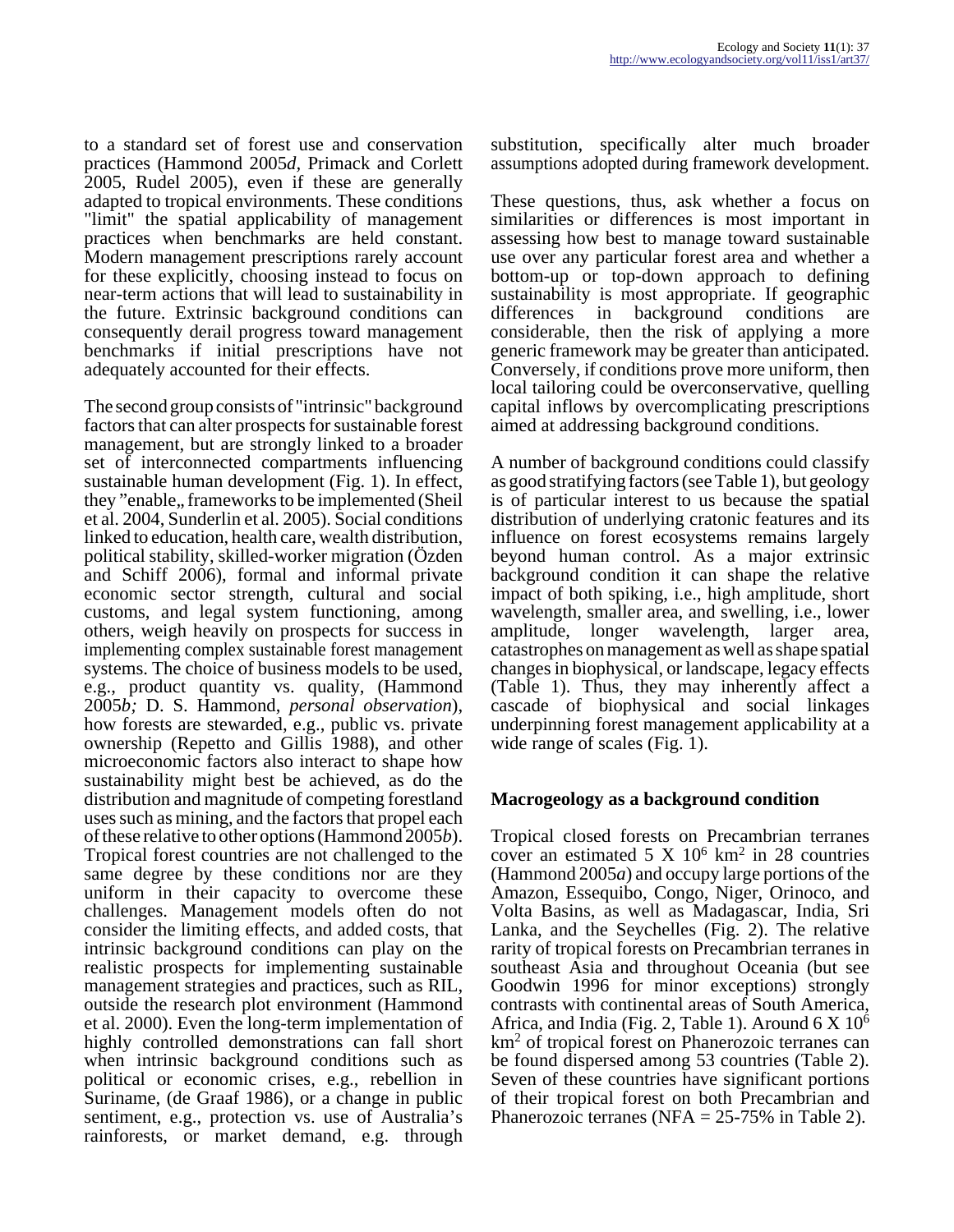#### **Precambrian vs. Phanerozoic in the Neotropics**

Across the Neotropics, the effect of this distinction resonates through edaphic, hydrological, biological, and social systems. A wide range of biogeochemical data generally supports a view that forests on Precambrian terranes are diverging from neighboring lowland Phanerozoic regions that are considerably younger and continue to receive external nutrient and moisture reservoirs through their linkages with tectonically-active highlands (Hammond 2005*d,e*). In contrast, Precambrian shield regions lack the elevational gain necessary to generate significant snow and ice fields and the exposed mineral surfaces that act as important import sources for lowland environments.

Prehistoric and historic patterns of colonization and commercial forest use around the Guiana Shield also show a strong predilection towards build up along the Phanerozoic margins. This may be tied to the acute tropical acidity achieved in areas dominated by exposed Precambrian rock relative to comparable Phanerozoic regions, the need to maintain links with heightened aquatic productivity of larger rivers and coastlines and/or the difficulty of river-based access in comparison to waterways running through the deep sedimentary cover of the Amazon Trough and Sub-Andean Foredeep regions and along coastlines (Hammond 2005*c*).

If these contrasting tropical environments are linked to their duration and type of weathering regimes, then biological indicators should conform to this distinction. Although evidence is far from conclusive, some plant attributes such as wood density (Whitmore and da Silva 1990, ter Steege and Hammond 2001, Verburg et al. 2003, Hammond 2005*e*), seed size (Hammond and Brown 1995, Boot 1996, Hammond 2005*e*), and photosynthetic compensation (Pons et al. 2005) generally indicate that forests on the Guiana Shield favor plant taxa contrasting in their physiological and morphological adaptations with those on other Phanerozoic terranes. Whether this reflects adaptive radiation effects related to the much longer existence of Precambrian terrestrial environments (Ek 1997, Chanderballi et al. 2001, Hammond 2005*e*) or response to selective pressures driven by the dynamism attached to underlying geological age and/or climatological variation remains unclear.

Regardless, landscape-scale differences in the way forests accumulate taxa and biomass in the tropics and how these maintain their populations is critical to the long-term sustainability of forest use in these regions. Plant attributes directly interact with practices through efforts to manage growth, i.e. physiological responses, recruitment, i.e., fecundity, dispersal, and juvenile survivorship, and physical, morphological and chemical properties, i.e., density, shape, form, among others. In turn, these reflect long-standing selective pressures that may not be consonant with the economic objectives of management models profitably applied elsewhere. This is a nontrivial consideration in viewing sustainable development options, since the role that forests play in delivering benefits rest first with their basic ability to provision biogeochemical resources and then with how these are most effectively managed by society.

# **METHODS**

To examine this potential effect, the global tropical forest estate was first defined using tables and appendices drawn from FAO's Global Forest Resources Assessment (FAO 2004) and spatially characterized using an annealed coverage derived from tropical moist, wet, rain, and montane ecoregions forming part of WWF's terrestrial ecoregion analyses (Olson et al. 2001). These are collectively referred to here as tropical closed broadleaved forests. A pantropical geological coverage was developed by categorizing underlying macrostructures as Precambrian (> 550 my BP) or Phanerozoic (< 550 my BP) regions based on USGS's WPA coverage (Osmonson et al. 2000). It is important to note that near-surface subsoil ages of Phanerozoic coverage beneath tropical forest areas is relatively deficient through the Paleozoic (550-220 my BP) and Mesozoic (220-70 my BP) with most modern province features thought to be related to diastrophic and sedimentary processes in the Cenozoic (< 70 my BP). See Hammond (2005*a*) for further details of coverage development and calculations.

To explore the broad socioeconomic implications of living and working with tropical forests on contrasting geological terrines, we extracted, when available, a cross-section of data from the World Bank (2004), FAO (2003, 2004), USGS (2004), and the *Comisión Económica para Americana Latina* (CEPAL) for the 70 countries identified above as having closed tropical broadleaved forest cover. These data covered a wide range of forest area,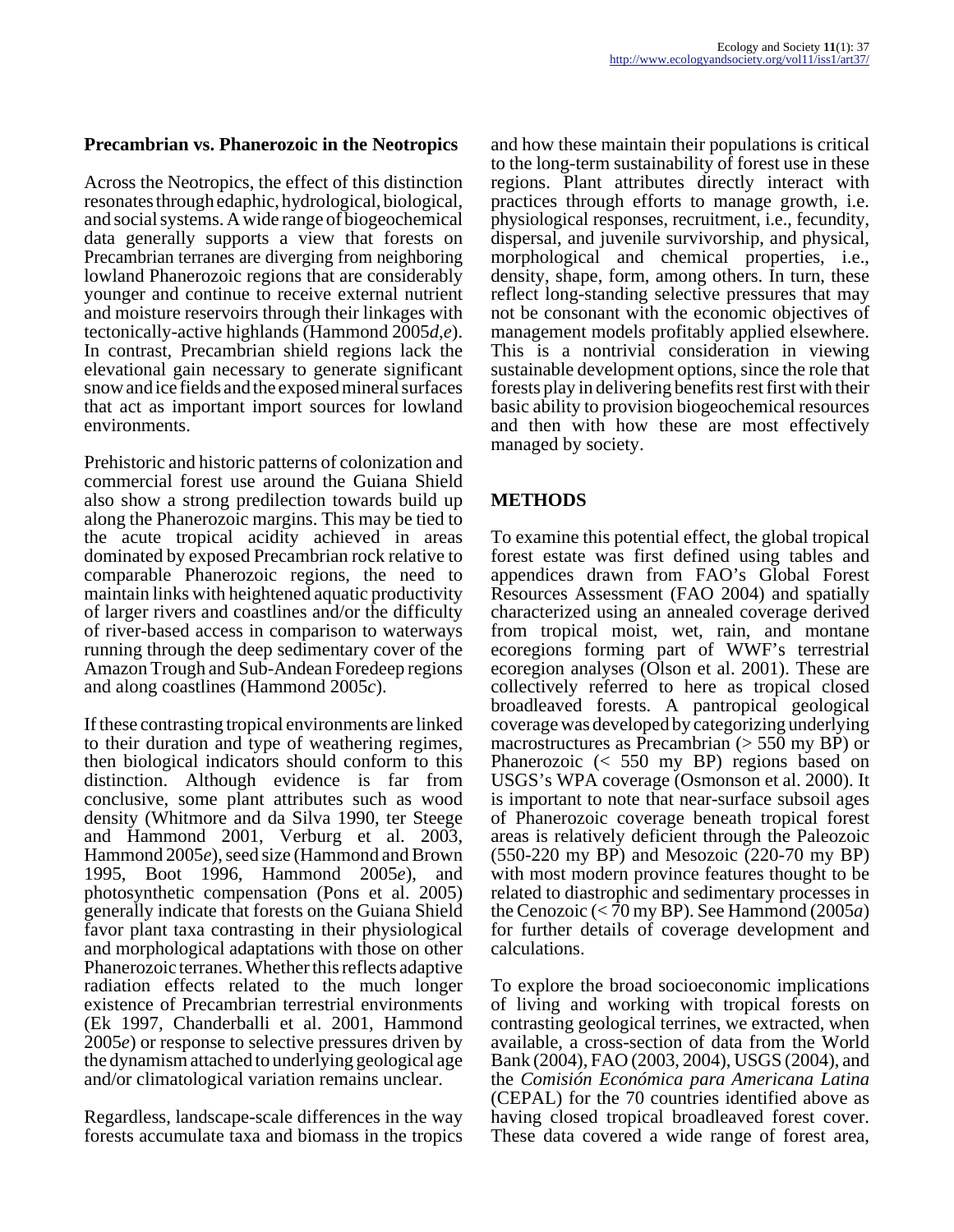population, production, e.g., sawn and plywood, oil, and gold, health, e.g., infant mortality, life expectancy, access to improved water, macroeconomic, e.g., gross national income (GNI) per capita, foreign debt, foreign investment, and microeconomic, i.e., energy use per capita, statistics that were used to explore whether background conditions linked to the PH/PC dichotomy cut across different components normally attached to broad measures of sustainability. Figures for countries with significant forest areas on both terranes (see Table 2) were allocated based on spatially refined national statistical data or spatial coverage that allowed credible distinctions to be made, e.g., for Brazil through the *Instituto Brasileiro de Geografia e Estatística* (IBGE 2004). Individual countries were adopted as sampling points since policies and practices are more likely to be adopted uniformly at the national level than any other scale, particularly when the lion's share of forest area is publicly owned. Australia was excluded from the dataset used here, since socioeconomic attributes identified it as a strong statistical outlier in relation to other countries with tropical forest.

# **Pantropical and continental scales**

At the pantropical scale, we examined differences in development and forest-sector indicator averages for PH and PC countries using general linear models (GLM) (Systat 1998). Dependent variable datasets were transformed using the Box-Cox approach when not meeting assumptions required for parametric analysis (Kirby 1993). To examine whether any statistically significant differences were leveraged by disproportionate regional effects, we applied GLMs in a stepwise fashion using geology (two levels, PC vs. PH) and then region (four levels, South/Central America and Caribbean, Africa, South and Southeast Asia, Oceania) to explore how much of variation explained by geology could be accountable to region. We also removed small island states to compare their effect on averages and whether they contributed disproportionately to differences since all islands except the Seychelles are of Phanerozoic age and may constitute a separate population from continent-based countries due to their insularity and the unique effect this condition may have on socioeconomic and biophysical change.

#### **National scale: case of Brazil**

At the national scale, we again examined differences as above but only for states containing tropical forest in Brazil. Brazil was selected due to its large forest area distributed across both PH and PC terranes and the unparalleled data available for many development and forest-sector indicators at state and substate, i.e., *municipio* spatial scales. Brazilian states and *municipios* were categorized based on overlap with tropical closed broadleaved forest and geological spatial coverage. Averages for the period 1999-2003 were calculated using the *municipio* as a sampling point. Exploring how geology figures in stratifying socioeconomic conditions is more difficult for tropical forest countries in Africa and Asia. Phanerozoic terranes dominate forested regions in most countries in Africa and virtually all in Asia (Fig. 2). Where both PH and PC terranes exist within a country, e.g. Democratic Republic of Congo, adequately portioning values according to geological terrane is more difficult due to the lack, or availability, of the detailed data necessary to explore transitions across smaller spatial scales.

# **RESULTS**

#### **Geologic terrane as an extrinsic background condition**

Of the 14 social and economic indicators analyzed for the basket of 70 tropical forest countries, most showed distinct differences when categorizing by the predominant underlying geological age (Fig. 3). Gross National income for inhabitants of countries with tropical forest primarily atop Precambrian (PC) geology was on average nearly half the income generated by people living in countries with tropical forest on Phanerozoic (PH) terranes. The average forest area for each inhabitant of PH countries is, however, a mere 4% of the area found in PC countries for each inhabitant (Fig. 4). This is related to both a larger average forest estate in PC vs. PH countries, i.e.,  $189,257 \text{ km}^2 \text{ vs. } 142,906 \text{ km}^2$ , and considerably lower population densities (Fig. 3). Factors influencing population density are also, on average, influenced by the age of the geological terrane. Mortality among newborn children in PH countries is nearly half that of PC countries (Fig. 3). People in PH countries also live on average nearly 10 yr longer than those in PC countries. However, population growth from 1999-2002 was slightly higher in PC than in PH countries.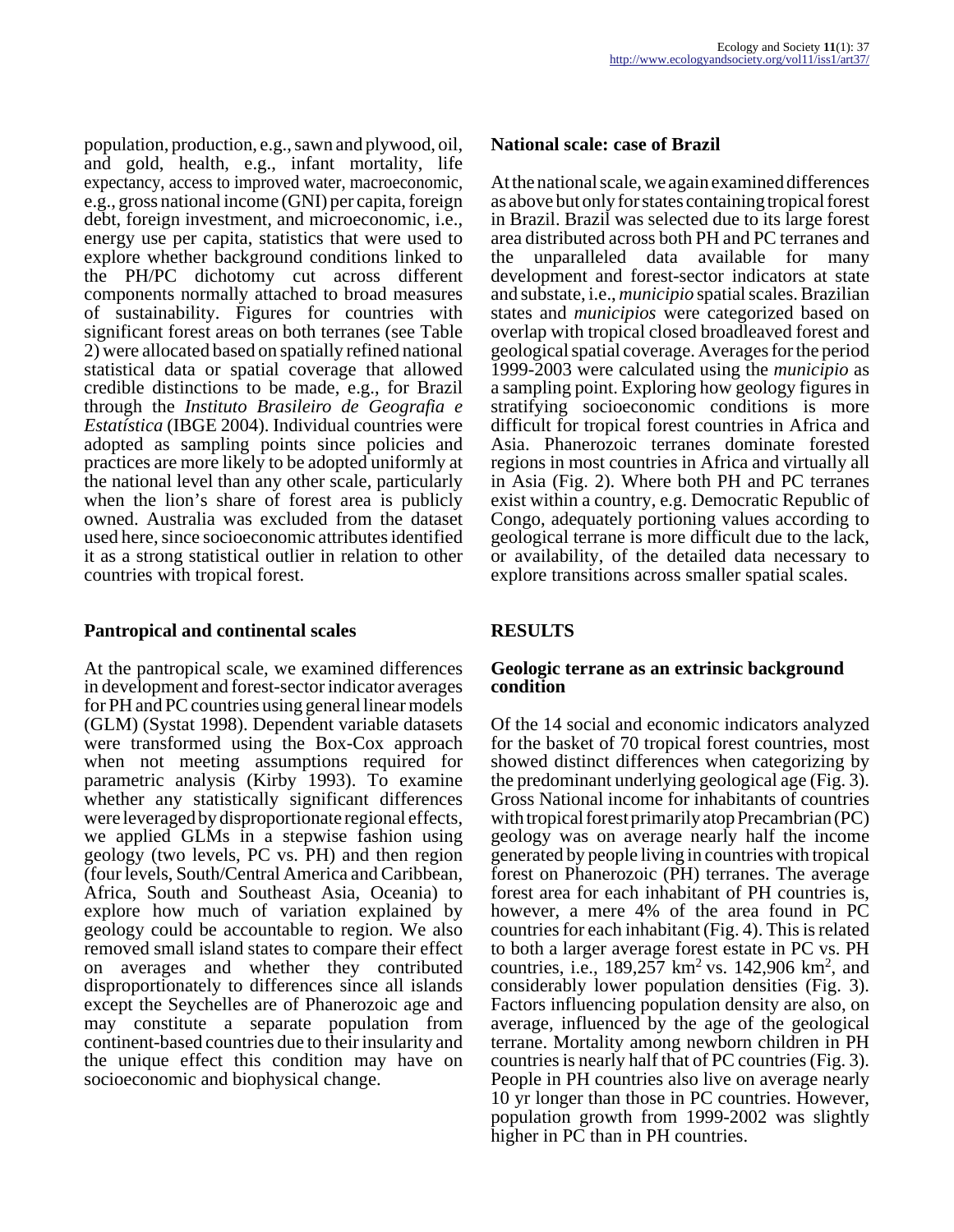Oil extraction, gold mining, timber production, and agriculture are the four major commodity-based uses of tropical forestlands. Of the first three, both oil and tropical roundwood production are noticeably lower on average for PC vs. PH countries. Conversely, gold production is somewhat higher on Precambrian terranes (Fig. 3). At first glance, per capita energy used to drive industry and provide for residential living also appears lower in PC countries (Fig. 3).

However, the role of geological terrane in explaining these differences could be confounded by other variables. PH terrane covers virtually all of the tropical forest area in Asia and Oceania, particularly when compared to the much greater area of forest atop PC terranes in South America and Africa (Fig. 3). General linear models indicate that the role of geographic region can be equally or more important in explaining differences attached initially to geology (Table 3). This would not preclude a role of geology in driving social and<br>environmental differences, but rather the environmental differences, but rather the geographic distribution of geology and its putative influences may define these at larger scales that cannot be easily separated to fit into testable models. Some specific variables such as per capita forest area and its correlate, population density, remained strongly attached to the distribution of PC and PH terrane even after considering geographic, i.e., continent effects (Table 3). A significant role of geographic region in explaining variation in tropical roundwood, oil and gold production could not be found (Table 3), although approximately 10% of variation could be significantly explained by association with tropical forest countries dominated by PH vs. PC terrane (Table 3).

How robust is this coarse pantropical effect of geology when considering smaller scales? Taking the case of tropical roundwood, geology generally appears to discriminate production levels. Consistently higher production levels from PH terranes in comparison to PC areas appear across a wide range of spatial scales and despite shifting magnitudes of production when drilling down along a Neotropical pathway (Figure 4A). A similar trend is found for 2003 population densities (Fig. 4B). This relationship begins to dissolve, however, when considering averages at the *municipio*-scale in two of the five Brazilian states containing tropical forest cover on both PC and PH terranes (Rondônia, Fig. 4B).

# **DISCUSSION**

Changes in background conditions, whether biophysical or socioeconomic, have often been stated as the leading cause of forest management failure (Chauvin 1976, Dawkins and Philip 1998). Understanding how these conditions vary provides a more dynamic, and robust, basis on which to assess what is necessary to both appraise and work towards sustainable use. In other words, characterizing these conditions can assist in establishing how risk, and thus anticipated return on investment, is likely to influence the outcomes of proposed forest management systems. In a competitive investment environment in which both public and private-sector capital can be scarce, yet remains imperative to development, characterizing the interplay between uncertainty and forest management is crucial if sustainability is to prove a realistic goal.

Land use assessment (LUA) is arguably the most prominent of the traditional tools used in determining how best to allocate forest area toward different land use objectives, including protection. This is often seen as an antecedent to planning methods generally tailored around the management of wood growth and extraction in timber production areas. In general LUA attempts to partition continuous changes in standing forestland resources based on a set of landscape characteristics (Carpenter 1981). Its heavy weighting on the state of the biophysical landscape at time of assessment, however, does not adequately address a number of other requirements that are now considered crucial to achieving broad sustainability, including:

- **1.** the spatial variation in other key capital components of sustainability such as social, economic, human, i.e., labor, and political pools;
- **2.** the variation in intrinsic, or enabling, background conditions that ultimately filter management success from failure;
- **3.** a more dynamic categorization of spatial variation based on classifying background conditions by measures of dispersion, e.g. interannual variation in seasonal rainfall, rather than central tendency, e.g., average annual temperature and rainfall, slope, soil fertility. LUA fractionated forests into static suitability and capability classes based on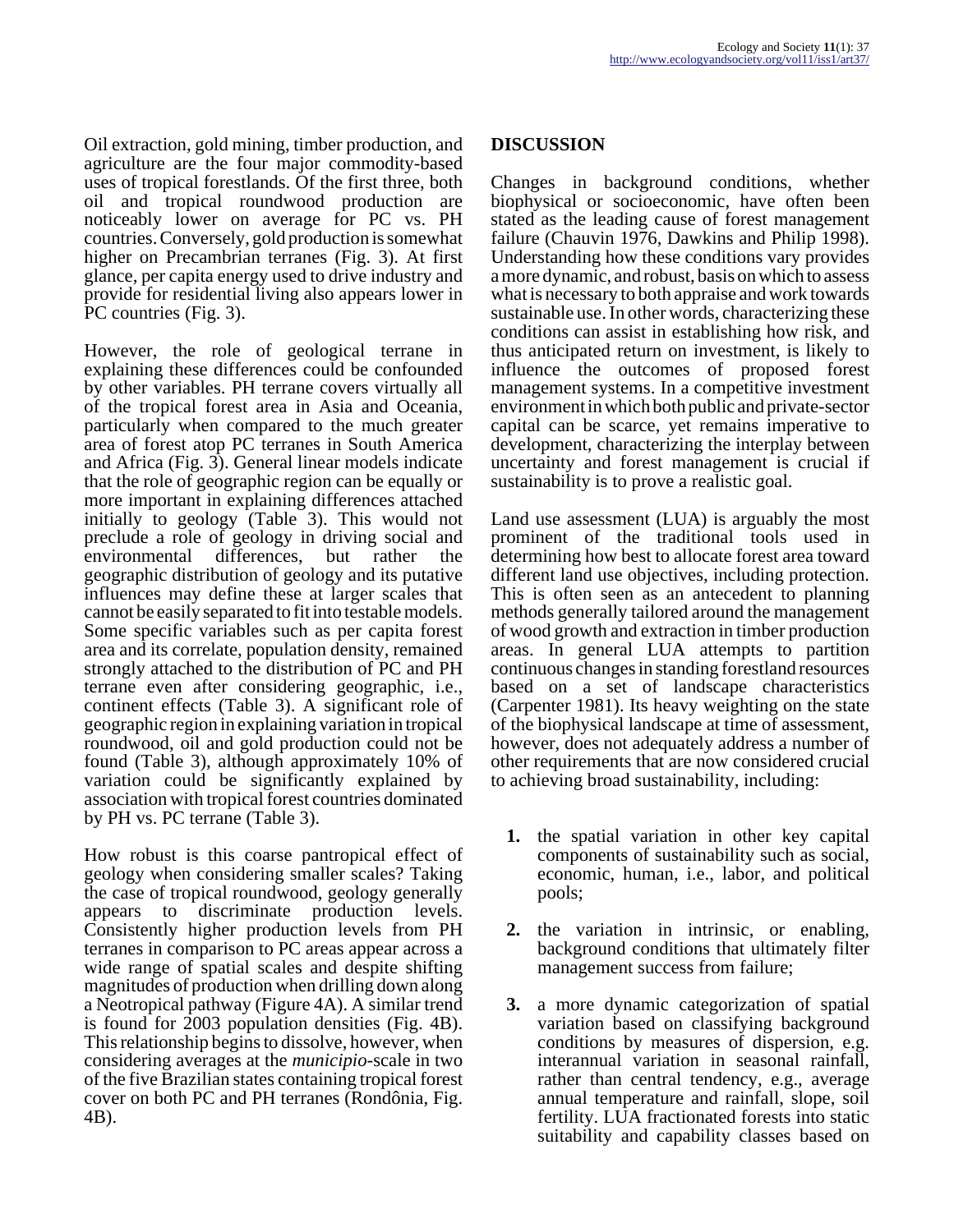average or cumulative counts, e.g., Holdridge life zones, land systems, rather than how these varied with time or with change in spatial scales; and

**4.** processes that create goods and services that are consumed in ways not typically valued through traditional management approaches, such as global or international public goods.

Whereas LUA techniques helped to organize coherent approaches to tropical forest use and form an important first-step in discriminating grossly incompatible land use activities, one might suggest that volatility in background conditions is a better indicator of the constraints that will challenge sustainability. Volatility in extrinsic and intrinsic background conditions reflects underlying forces that combine to shape forest change. Examining how volatility in background conditions varies spatially might fulfill the same purpose as LUA, i. e., zoning allowable or optimal forestland use, but better account for processes driving forest change rather than describing standing conditions of forests at the time of sampling. This would provide a much better basis for assessing the risk-reward relationship that should be attached to adoption of most sustainable management systems that lack empirical verification of their long-term suitability.

# **Tailoring management: case of geology**

The distinctions drawn here between tropical forest areas on Precambrian and Phanerozoic terranes illustrate how certain attributes that vary spatially, can condition the risk-reward attached to management system selection. The wide PC-PH gap in forest area available per inhabitant, population density, and major commodity production levels appears to supercede geographic effects posed by sectioning the global estate into four regions. Other socioeconomic factors such as GNI per capita, life expectancy, infant mortality, and primary school enrollment could be linked to geology, but the segregation of terranes at the regional scale may explain most of the resulting variation.

At first glance, a relationship between geology and socioeconomic indicators across a wide range of countries with tropical forest cover would seem counter-intuitive, if not spurious. However, there

are fundamental distinctions between these terranes that might provide a plausible explanation for their broad-based segregating role as an extrinsic background condition. In the Neotropics, tropical forests ecosystems on Precambrian terranes are more acidic and less productive. Shield regions are isolated from the young, mechanically erosive surfaces of the regional mountain systems. With little atmospheric deposition, they represent highly closed nutrient systems and show some of the lowest standing nutrient levels in the region (Hammond 2005*d*). In contrast, hydrological connections with upland weathering surfaces buffer acidity and provide external nutrient transfers across many Phanerozoic regions (Hammond 2005*e*). Compounding this fact is the substantively greater period that most Precambrian surfaces have been subject to mechanical and chemical weathering in relation to much younger Phanerozoic surfaces across the Neotropics. These have strongly influenced the vertical and horizontal distribution of mineral resources, the global macroeconomic conditions needed for their profitable extraction, the type of extraction systems required and the breadth and duration of landscape impacts. There is some evidence to suggest that varying mineral exportation and deforestation rates are linked (Sunderlin and Wunder 2000, Wunder and Sunderlin 2004), but more work is needed to identify whether trends such as those described for mineral production would hold up across a wider range of PC-PH comparisons.

Extraction of standing wood resources also appears more limited in many forests atop Precambrian terranes. Some of the lowest values for standing biomass and tree species diversity are recorded from tropical forests on Precambrian terranes, even across similar rainfall regimes. A similar result appears true for aquatic productivity in rivers coursing these geologic regions. If these distinctly different geological life histories have influenced the course and content of biological adaptation, then we can expect that these divergent landscapes would logically yield different forest livelihood opportunities and constraints. Thus, it is probably not coincidental that both archaeological and ethnohistoric evidence currently points to more sophisticated societies accumulating along Phanerozoic margins of the Guiana Shield where opportunities for sustaining livelihoods have been more numerous and not fully dependent on the relatively modest productivity of interior forests (Hammond 2005*c*).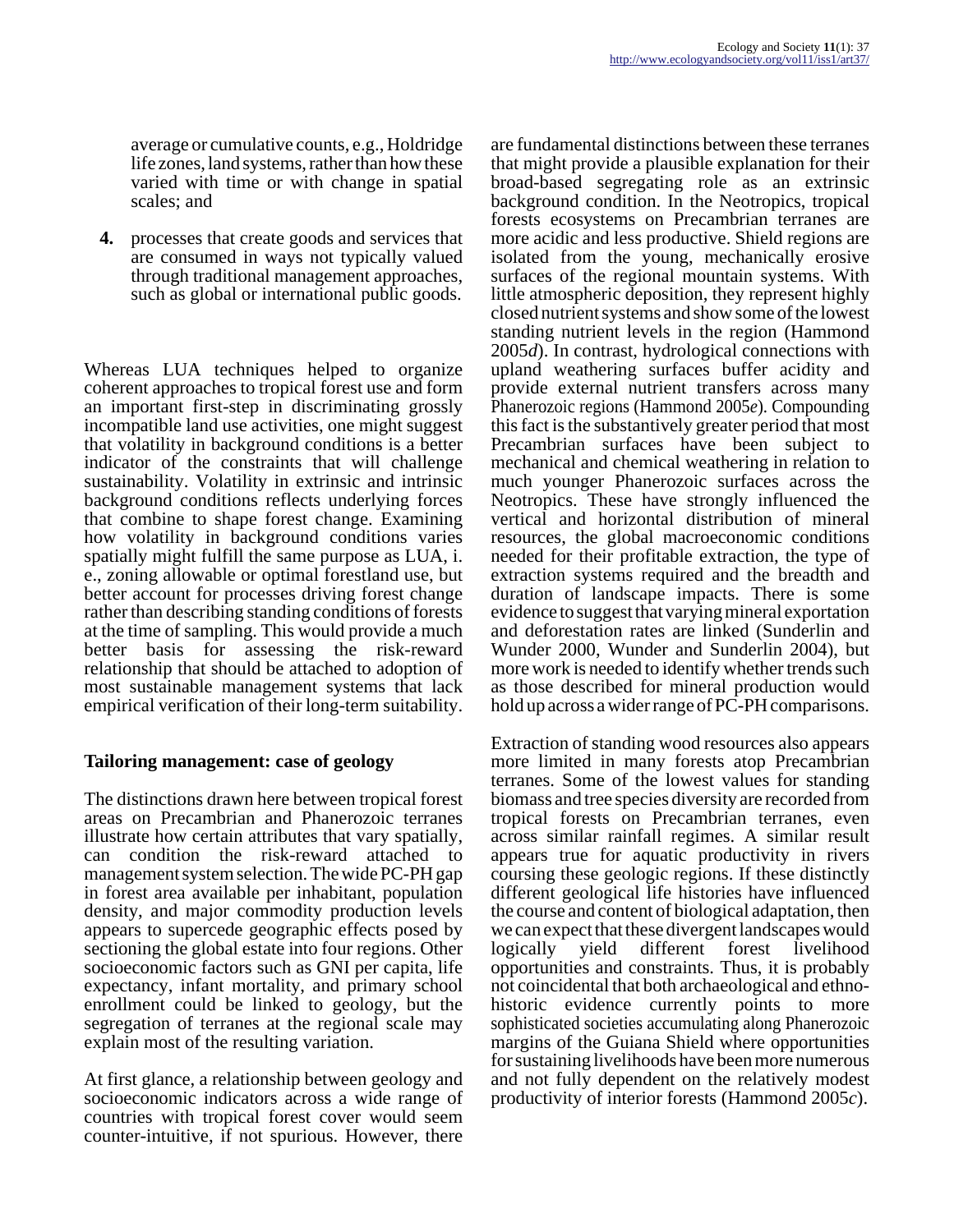#### **Conditional cross currents**

Although geology appears capable of defining natural limits to the type and trajectory of challenges that forest management approaches need to consider, it remains only one of many background conditions capable of weighting prospects for sustainability (see Table 1 for examples). Other factors clearly play an important role in driving many of the social conditions, e.g., health and education, which ultimately support or erode efforts to sustainably manage tropical forests, although this may not be strictly apparent at the forest management unit level. Two brief examples help to illustrate these effects and how they can interact to create contingencies to management system success.

Rapidly developing, or spiking catastrophes (Table 1) and a region's susceptibility to these can create conditions that alter public priorities and reshape perceptions about how best to manage forests over the long-term and what benefits to target, e.g., coastal protection against hurricanes/tsunamis vs. timber production. These cross-current effects can also be seen through spatial variation in ENSO precipitation anomalies, where eastern equatorial rims of Asia (Rasmusson and Wallace 1983), Africa (Anyamba et al. 2002), and South America (Enfield 1996) are susceptible to strong El Niño-induced drought events that are weak or absent from West Africa or western Amazonia (Ropelewski and Halpert 1987, Philander 1990, Dai and Wigley 2000). Drought not only intersects with management practices such as road design, ignition sources, logging intensity, and fuel loading (Siegert et al. 2001), but also through constraining impacts such as disease transmission (Gagnon et al. 2001, Gagnon et al. 2002), that inflate public health costs, limit skilled labor availability, and foster chronic poverty in rural environments. Forest of Central America, the Caribbean (Wadsworth 1959), the Solomon Islands (Whitmore 1974) and North Queensland, Australia (Webb 1958) are, among other areas, subject to hurricane or cyclone impacts, but South American and West African forests are virtually immune from such catastrophic events (Hammond 2005*e*). Geographic compartmentalization of catastrophic climatic impacts intersects with landscape legacy effects (see Table 1) that have formed through geologic, paleoclimatic, and human-use histories. Other social and economic background conditions, although more malleable, can amplify or modulate impacts of these events.

Prospects for sustainability would be limited in areas in which both current intrinsic and extrinsic background conditions work against longer-term continuity in management delivery.

#### **CONCLUSION**

Intersecting different background conditions for any given forest area would create profiles depicting varying factors imposing risks upon prospects for achieving sustainability under an adopted management scenario. Mapping how these vary spatially might identify geographic risk topologies that are not currently addressed in processes undertaken to identify the best approach to forest management. Although we have only briefly explored a subset of these effects, and analyzed the spatial discriminatory power of only one, albeit important, condition, multidisciplinary evidence indicates that background conditions at any given time should vary with the geographic change in the biophysical and socioeconomic drivers that deliver these conditions. Identifying relatively rapid changes, or inflections, in background conditions might be useful in identifying appropriate scales for tailoring sustainable forest management and which components of forest management are robust or highly sensitive to these changes. Assessing how these conditions are interlinked through cause-andeffect and/or collinear relationships should help in identifying factors that weigh the most heavily in answering how policies and practices should change with spatial scale to provide the best opportunities for reaching sustainability benchmarks. In some instances, risk profiles may indicate that a form of " quasi-sustainability, might be better suited to deliver some key precursor benefits to some user groups, with management systems reflecting these less grandiose benchmarks. Other areas with lower risk profiles may be better suited to more rigorously tailored management systems. In this way, relative management achievements can be weighted by conditions outside the remit of forest managers.

By spatially discriminating the relative importance of conditions across tropical forestlands, more robust management frameworks can be tailored to better overcome misaligned policy-making and implementation bottlenecks and deliver benefits. A constructive approach for integrating these effects into decision-making processes may best be delivered by: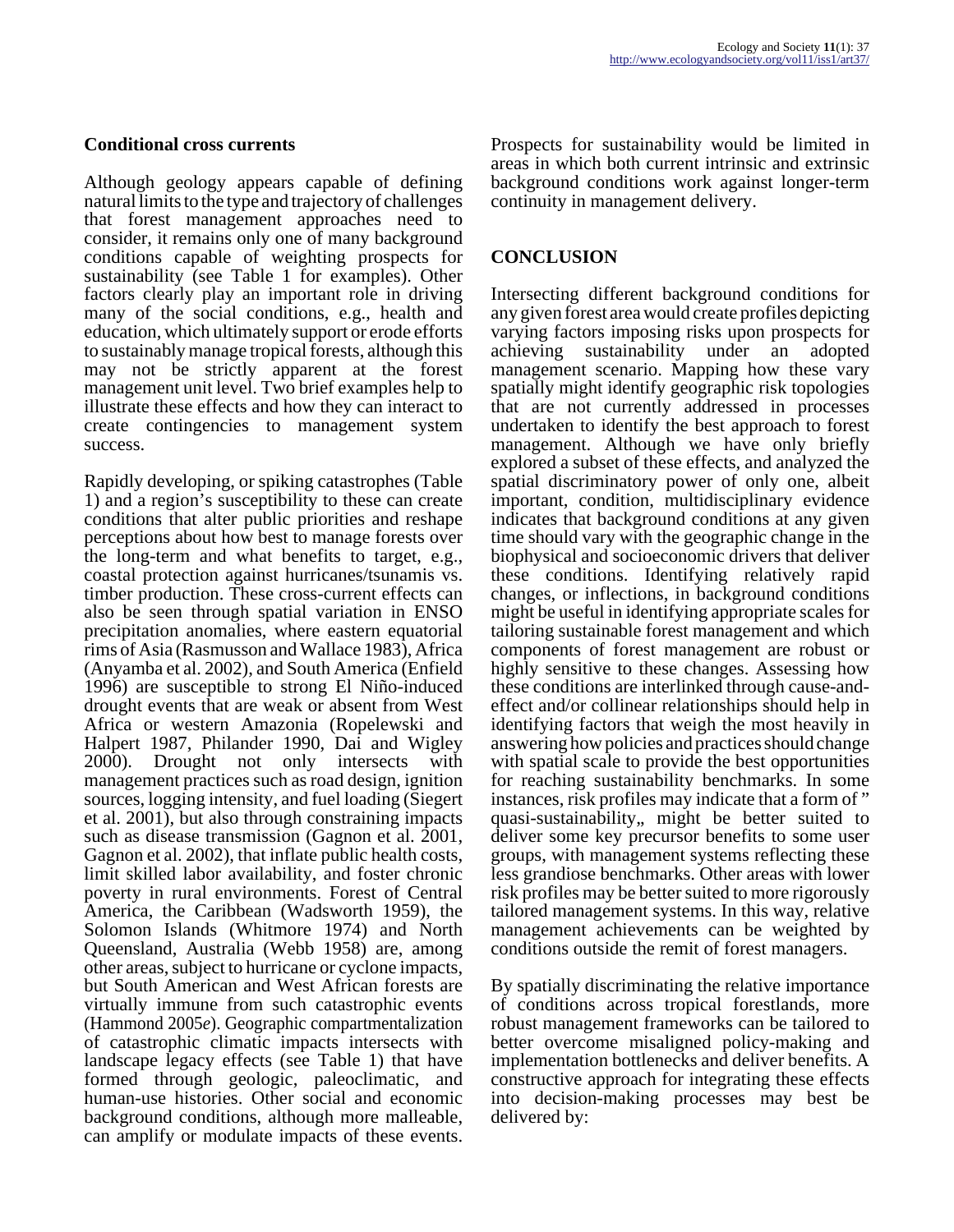- **1.** identifying a core basket of the most influential and independent extrinsic and intrinsic background conditions,
- **2.** constructing spatial coverage of background conditions as factors imparting risk to successful implementation,
- **3.** resolving probability maps outlining the spatial variation in likelihood of achieving sustainable management benchmarks for different forest use opportunities based on (1) and  $(2)$ , and
- **4.** developing optimal forest land use pathways and objectives after being conditioned upon background conditions.

Overcoming these barriers is crucial in achieving progress toward sustainable forest management and making forest resources work optimally toward alleviating poverty, leveraging local and national socioeconomic development, yet avoiding longterm degradation of important forest-based goods and services.

*Responses to this article can be read online at: <http://www.ecologyandsociety.org/vol11/iss1/art37/responses/>*

#### **Acknowledgments:**

*The authors wish to thank the editorial staff and two reviewers for their helpful comments and constructive arguments in revising earlier versions of this paper.* 

# **LITERATURE CITED**

**Aalto, R., L. Maurice-Bourgoin, T. Dunne, D. R. Montgomery, C. A. Nittrouer, and J. L. Guyot.** 2003. Episodic sediment accumulation on Amazonian flood plains influenced by El Niño/ Southern oscillation. *Nature* **425**:493-497.

**Achard, F., H. D. Eva, H.-J. Stibig, P. Mayaux, J. Gallego, T. Richards, and J.-P. Malingreau.** 2002. Determination of deforestation rates of the world's humid tropical forests. *Science* **297**:999-1002.

**Adams, R. H.** 2003. *International migration, remittances, and the brain drain.* World Bank, Washington, D.C., USA.

**Anyamba, A., C. J. Tucker, and R. Mahoney.** 2002. From El Niño to La Nina: vegetation response patterns over east and southern Africa during the 1997-2000 period. *Journal of Climate* **15**:3096-3103.

**Asner, G. P., D. E. Knapp, E. N. Broadbent, P. J. C. Oliveira, M. Keller, and J. M. N. Silva.** 2005. Selective logging in the Brazilian Amazon. *Science* **310**:480-482.

**Baker, T. R., M. D. Swaine, and D. F. Burslem.** 2003. Variation in tropical forest growth rates: combined effects of functional group composition and resource availability. *Perspectives in Plant Ecology, Evolution and Systematics* **6**:21-36.

**Barbier, E. B., and G. R. Conway.** 1990. *After the green revolution: sustainable agriculture for development.* Earthscan, London, UK.

**Barbier, E. B.** 1991. *The economic value of ecosystems: 2: tropical forests.* LEEC, London, UK.

**Barbier, E. B., J. C. Burgess, J. Bishop, and B. Aylward.** 1994. *The economics of the tropical timber trade.* Earthscan, London, UK.

**Barham, B. L., and O. T. Coomes.** 1996. *Prosperity's promise: the Amazon rubber boom and distorted economic development.* Westview, Boulder, Colorado, USA.

**Barreto, P., P. Amaral, E. Vidal, and C. Uhl.** 1988. Costs and benefits of forest management for timber production in eastern Amazonia. *Forest Ecology and Management* **108**:9-26.

**Bennett, E. L., and M. T. Gumal.** 2001. The interrelationships of commercial logging, hunting and wildlife in Sarawak. Pages 359-374 *in* J. G. Robinson, editor. *The cutting edge, conserving wildlife in logged forests.* Columbia University Press, New York, New York, USA.

**Berkes, F., J. Colding, and C. Folke.** 2000. Rediscovery of traditional ecological knowledge as adaptive management. *Ecological Applications* **10**:1251-1262.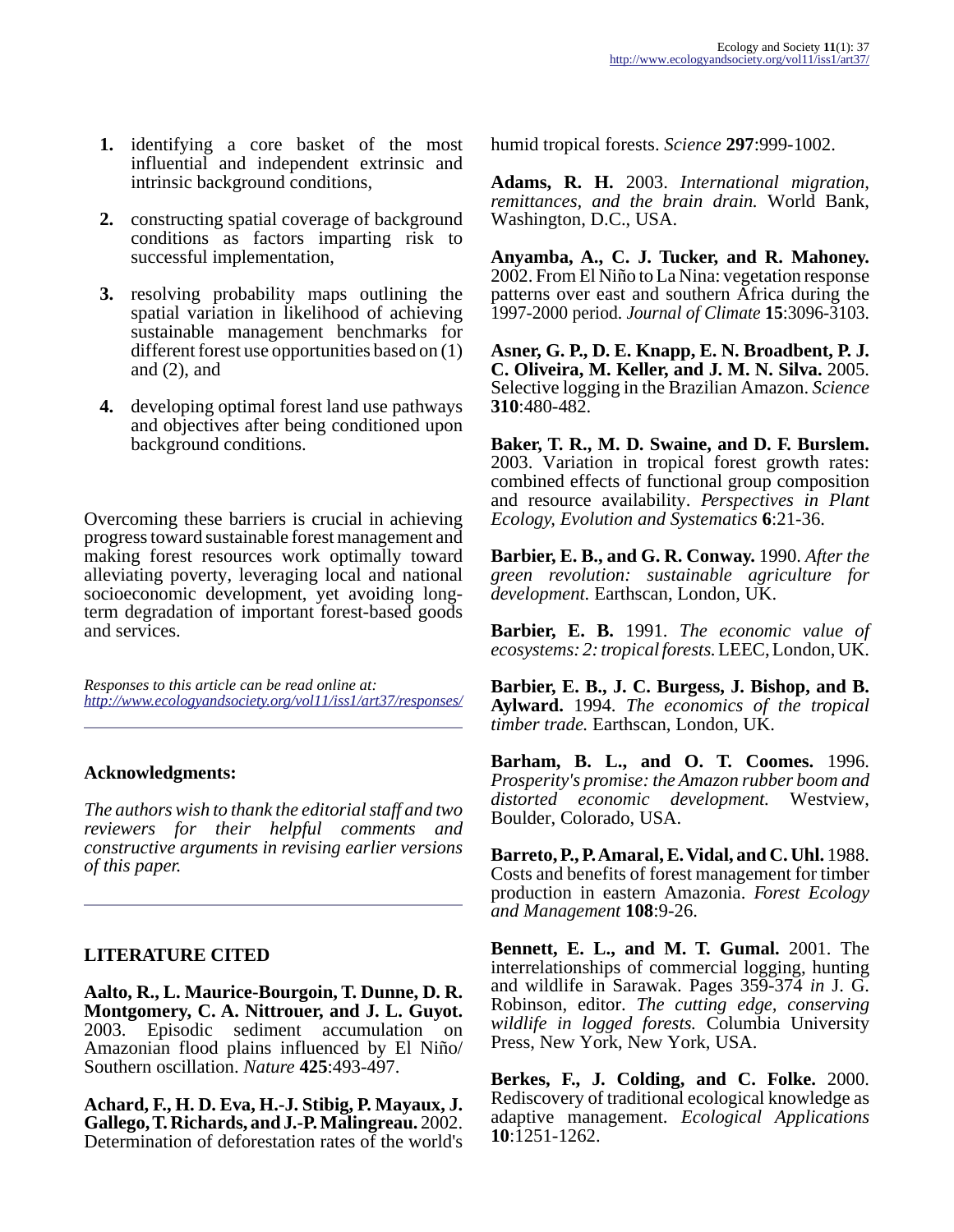**Bojanic, A. J.** 2001. *Balance is beautiful: assessing sustainable development in the rain forests of the Bolivian Amazon.* PROMAB, Utrecht, The Netherlands.

**Boltz, F., T. P. Holmes, and D. R. Carter.** 2003. Economic and environmental impacts of conventional and reduced-impact logging in tropical South America: a comparative review. *Forest Policy and Economics* **5**:69-81.

**Boot, R. G. A.** 1996. The significance of seedling size and growth rate of tropical forest seedlings for regeneration in canopy openings. Pages 267-284 *in* M. D. Swaine, editor. *The ecology of tropical forest tree seedlings.* Parthenon, Paris, France.

**Brown, S., C. A. S. Hall, W. Knabe, J. Raich, M. C. Trexler, and P. Woomer.** 1993. Tropical forests: their past, present and potential future role in the terrestrial carbon budget. *Water, Air, and Soil Pollution* **70**:71-94.

**Bunker, S. G.** 1985. *Underdeveloping the Amazon —extraction, unequal exchange, and the failure of the modern state.* University of Illinois Press, Chicago, Illinois, USA.

**Buschbacher, R. J.** 1986. Tropical deforestation and pasture development. *Bioscience* **36**:22-28.

**Buschbacher, R. J.** 1990. Natural forest management in the humid tropics: ecological, social, and economic considerations. *Ambio* **19**:253-258.

**Carpenter, R. A., editor.** 1981. *Assessing tropical forest lands: their suitability for sustainable uses.* Tycooly International, Dublin, Ireland.

**Chai, D. N. P., and M. P. Udarbe.** 1977. The effectiveness of current silvicultural practice in Sabah. *Malaysian Forester* **40**:27-35.

**Chanderballi, A. S., H. van der Werff, and S. S. Renner**. 2001. Phylogeny and historical biogeography of Lauraceae: evidence from chloroplast and nuclear genomes. *Annals of the Missouri Botanical Garden* **88**:104-134.

**Chao, N. L., and G. Prang.** 1997. Project Piaba towards a sustainable ornamental fishery in the Amazon. *Aquarium Sciences and Conservation* **1**:105-111.

**Chauvin, H.** 1976. Opening up the tropical moist forest and harvesting the timber: factors conditioning methods and costs. *Unasylva* **112/113**:80-85.

**Cochrane, M. A., and M. D. Schulze**. 1999. Fire as a recurrent event in tropical forests of the Eastern Amazon: effects on forest structure, biomass, and species composition. *Biotropica* **31**:2-16.

**Cockburn, A., J. St. Clair, and K. Silverstein.** 1999. The politics of "natural" disaster: who made Mitch so bad? *International Journal of Health Services* **29**:459-462.

**Colding, J., and C. Folke.** 2001. Social taboos: "Invisible" systems of local resource management and biological conservation. *Ecological Applications* **11**:584-600.

**Condit, R., S. P. Hubbell, and R. B. Foster.** 1996. Changes in tree species abundance in a Neotropical forest: impact of climate change. *Journal of Tropical Ecology* **12**:231-256.

**Coomes, O. T.** 1995. A century of rain forest use in western Amazonia: lessons for extraction-based conservation of tropical forest resources. *Forest and Conservation History* **39**:108-120.

**Currey, B. and G. Hugo, editors.** 1984. *Famine as a geographical phenomenon.* D. Reidel, Dordrecht, The Netherlands.

**Dai, A., and T. M. L. Wigley.** 2000. Global patterns of ENSO-induced precipitation. *Geophysical Research Letters* **27**:1283-1286.

**Dargavel, J., K. E. Dixon, N. Semple, and Tropical Forest History Working Group.** 1988. *Changing tropical forests : historical perspectives on today's challenges in Asia, Australasia and Oceania: workshop meeting, Canberra 16-18 May 1988*. Publications Section Centre for Resource and Environmental Studies, Canberra, Australia.

**Dawkins, H. C., and M. S. Philip.** 1998. *Tropical moist forest silviculture and management: a history of success and failure.* CAB International, Wallingford, UK.

**de Graaf, N. R.** 1986. *A silvicultural system for natural regeneration of tropical rain forest in Suriname.* Pudoc/WAU, Wageningen, The Netherlands.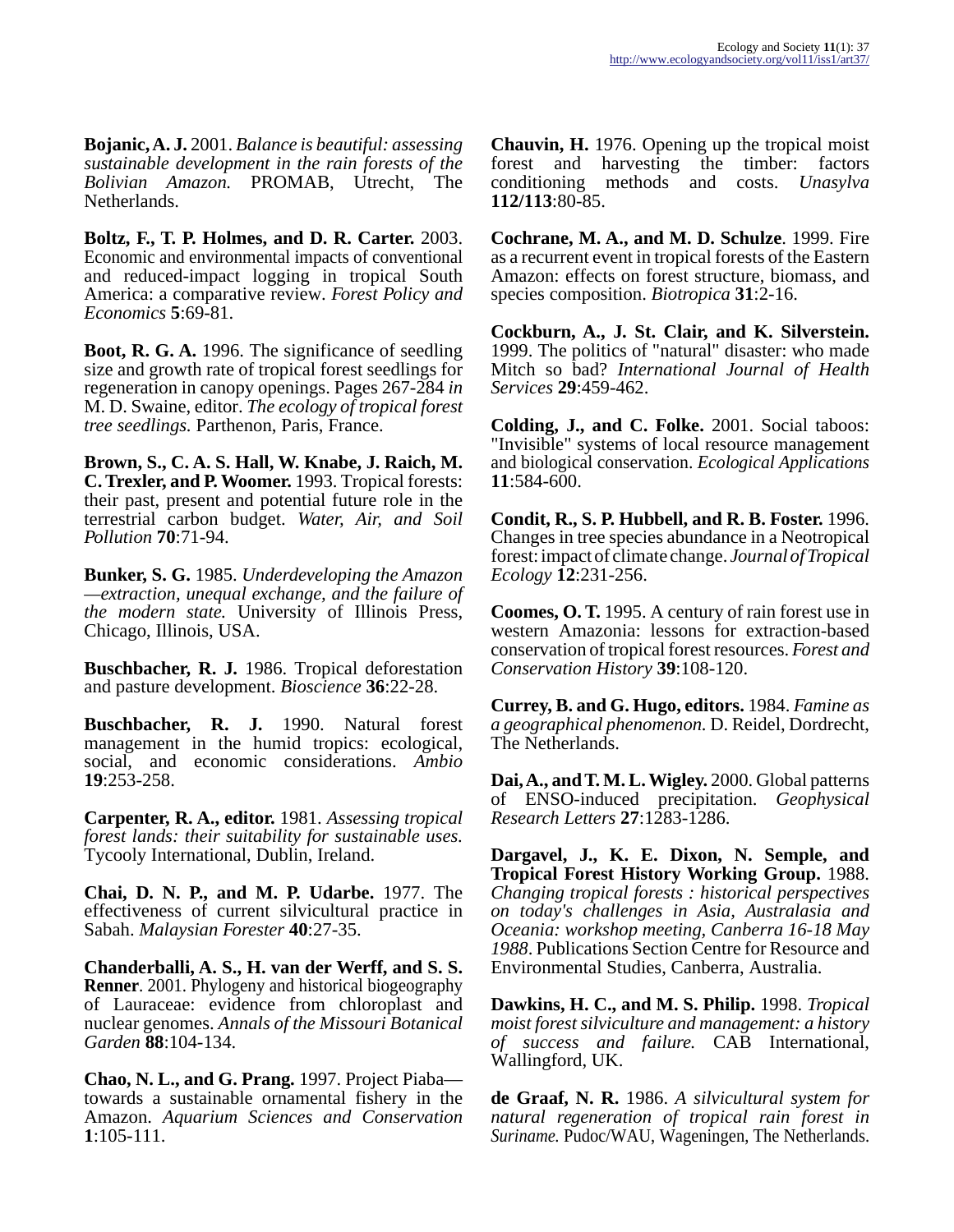**de Graaf, N. R., R. L. H. Poels, and R. S. A. R. van Rompaey.** 1999. Effect of silvicultural treatment on growth and mortality of rainforest in Surinam, over long periods. *Forest Ecology and Management* **124**:123-135.

**Degens, E. T.** 1982. *Transport of carbon and minerals in major world rivers, Part 1.* SCOPE/ UNEP, Hamburg, Germany.

**Dickinson, M. B., J. C. Dickinson, and F. E. Putz.** 1996. Natural forest management as a conservation tool in the tropics: divergent views on possibilities and alternatives. *Commonwealth Forestry Review* **75**:309-315.

**Draulans, D., and E. van Krunkelsven.** 2002. The impact of war on forest areas in the Democratic Republic of Congo. *Oryx* **36**:35-40.

**Dudley, J. P., J. R. Ginsberg, A. J. Plumptre, J. A. Hart, and L. C. Campos.** 2002. Effects of war and civil strife on wildlife and wildlife habitats. *Conservation Biology* **16**:319-329.

**Eichengreen, B., and P. B. Kenen.** 1994. Managing the world economy under the Bretton Woods system: an overview. Pages 3-57 *in* P. B. Kenen, editor. *Managing the world economy. Fifty years after Bretton Woods.* Institute for International Economics, Washington D.C., USA.

**Ek, R. C.** 1997. *Botanical diversity in the tropical rain forest in Guyana*. Tropenbos-Guyana Programme, Wageningen, The Netherlands.

**Enfield, D. B.** 1996. Relationships of inter-American rainfall to tropical Atlantic and Pacific SST variability. *Geophysical Research Letters* **23**:3505-3508.

**Fang, J., S. Piao, Z. Tang, C. Peng, W. Ji, A. K. Knapp, and M. D. Smith.** 2001. Interannual Variability in Net Primary Production and Precipitation. *Science* **293**:1723*a.*

**FAO.** 2004. *Global forest resources assessment 2001.* FAO, Rome, Italy.

**FAOSTAT.** 2003. *FAOSTAT Forestry data.* FAO, Rome, Italy. Available online at: http://faostat.fao. org" [http://faostat.fao.org.](http://faostat.fao.org/faostat/collections)

**Fearnside, P. M.** 1990. Fire in the tropical rain forest

of the Amazon basin. Pages 106-116 *in* J. G. Goldammer, editor. *Fire in the tropical biota.* Springer-Verlag, Heidelberg, Germany.

**Fearnside, P. M., and R. I. Barbosa.** 1996. Political benefits as barriers to assessment of environmental costs in Brazil's Amazonian development planning: the example of the Jatapu dam in Roraima. *Environmental Management* **20**:615-630.

**Fimbel, R. A., A. Grajal and J. G. Robinson, editors.** 2001. *The cutting edge: conserving wildlife in logged tropical forests.* Columbia University Press, New York, New York, USA.

**Fine, P. V. A.** 2002. The invasibility of tropical forests by exotic plants. *Journal of Tropical Ecology* **18**:687-705.

**Frank, K. T., B. Petrie, J. S. Choi, and W. C. Leggett.** 2005. Trophic cascades in a formerly coddominated ecosystem. *Science* **308**:1621-1623.

**Freese, C. H.** 1998. *Wild species as commodities*. Island Press, Washington, D.C., USA.

**Gagnon, A. S., A. B. G. Bush, and K. E. Smoyer-Tomic.** 2001. Dengue epidemics and the El Niño Southern Oscillation. *Climate Research* **19**:35-43.

**Gagnon, A. S., K. E. Smoyer-Tomic, and A. Bush.** 2002. The El Niño Southern Oscillation and malaria epidemics in South America. *International Journal of Biometeorology* **46**:81-89.

**Garwood, N. C., D. P. Janos, and N. Brokaw.** 1979. Earthquake-caused landslides: a major disturbance to tropical forests. *Science* **205**:997-999.

**Glantz, M. H.** 1998. *Currents of change: impacts of El Niño and La Nina on climate and society.* Cambridge University Press, Cambridge, UK.

**Godoy, R., K. Kirby, and D. Wilkie.** 2001. Tenure security, private time preferences, and the use of natural resources among lowland Bolivian Amerindians. *Ecological Economics* **38**:105-118.

**Goodwin, A.** 1996. *Principles of Precambrian Geology.* Academic Press, New York, New York, USA.

**Graham, E. A., S. S. Mulkey, K. Kitajima, N. G. Phillips, and S. J. Wright.** 2003. Cloud cover limits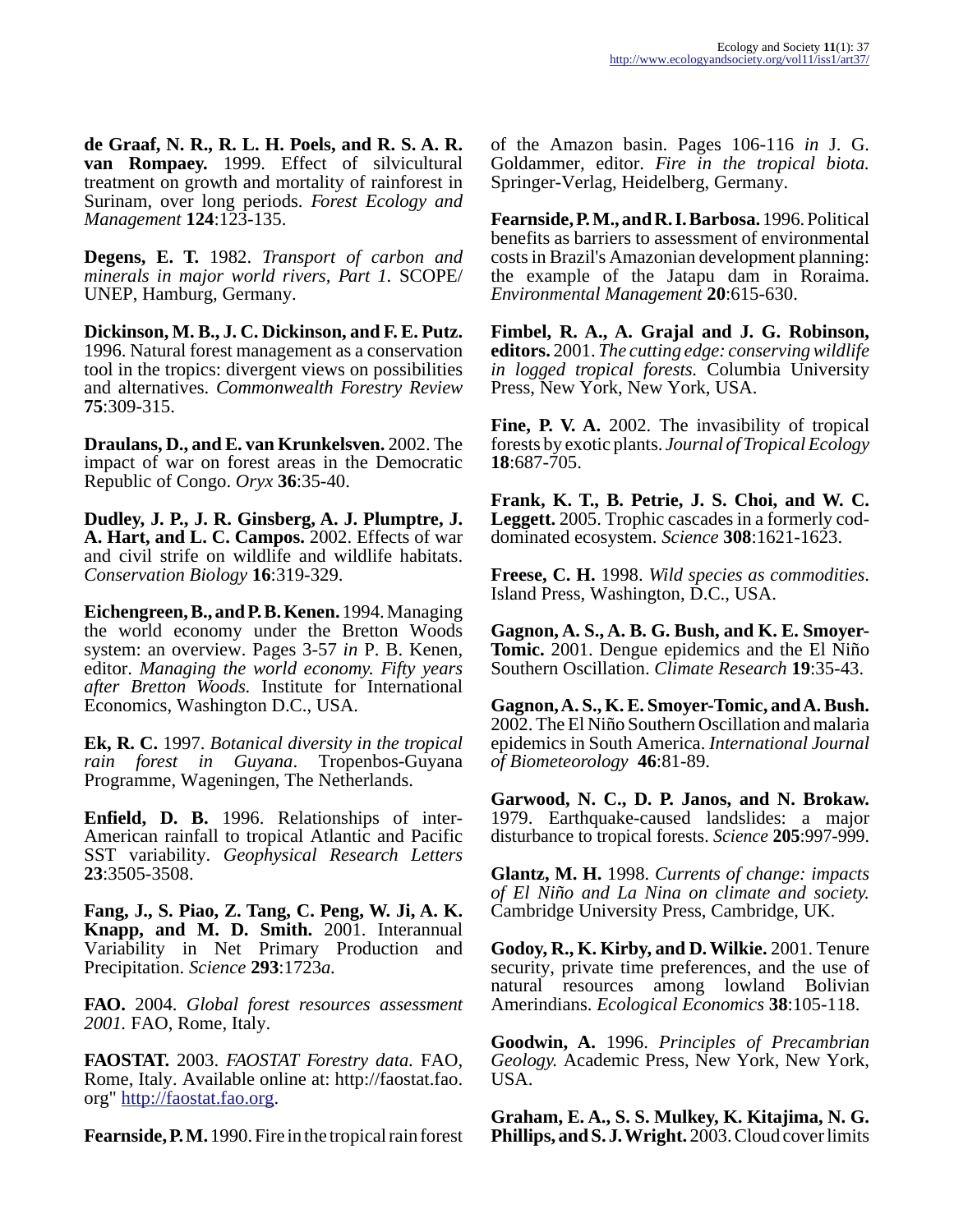net  $\mathrm{CO}_2$  uptake and growth of a rainforest tree during tropical rainy seasons. *Proceedings of the National Academy of Sciences* **100**:572-576.

**Hammond, D. S., and V. K. Brown.** 1995. Seed size of woody plants in relation to disturbance, dispersal, soil type in wet Neotropical forests. *Ecology* **76**:2544-2561.

**Hammond, D. S., and H. ter Steege.** 1998. Propensity for fire in the Guianan rainforests. *Conservation Biology* **12**:944-947.

**Hammond, D. S., P. van der Hout, R. Zagt, G. Marshall, J. Evans, and D. S. Cassells.** 2000. Benefits, bottlenecks and uncertainties in the pantropical implementation of reduced impact logging techniques. *International Forestry Review* **2**:45-53.

**Hammond, D. S.** 2005*a.* Ancient land in a modern world. Pages 1-14 *in* D. S. Hammond, editor. *Tropical forests of the Guiana Shield.* CABI, Wallingford, UK.

**Hammond, D. S.** 2005*b.* Forest conservation and management in the Guiana Shield. Pages 481-520 *in* D. S. Hammond, editor. *Tropical forests of the Guiana Shield.* CABI Publishing, Wallingford, UK.

**Hammond, D. S.** 2005*c.* Socio-economic aspects of Guiana Shield forest use. Pages 381-480 *in* D. S. Hammond, editor. *Tropical forests of the Guiana Shield.* CABI, Wallingford, UK.

**Hammond, D. S.** 2005*d.* Biophysical features of the Guiana Shield. Pages 15-194 *in* D. S. Hammond, editor. *Tropical forests of the Guiana Shield.* CABI, Wallingford, UK.

**Hammond, D. S.** 2005*e.* Guianan forest dynamics: geomorphographic control and tropical forest change across diverging landscapes. Pages 343-380 *in* D. S. Hammond, editor. *Tropical forests of the Guiana Shield.* CABI, Wallingford, UK.

**Hartwick, J. M.** 1977. Intergenerational equity and the investing of rents from exhaustible resources. *American Economic Review* **66**:972-974.

**Hecht, S. B.** 1985. Environment, development and politics: capital accumulation, and the livestock sector in Amazonia. *World Development* **13**:663-684.

**Hilson, G.** 2002. The environmental impact of small-scale gold mining in Ghana: identifying problems and possible solutions. *The Geographical Journal* **168**:57-72.

**Homma, A. K. O.** 1992. The dynamics of extraction in Amazonia: a historical perspective. *Advances in Economic Botany* **9**:23-31.

**Inge, K., I., Grunberg, and M. A. Stern, editors.** 1999. *Global public goods: international cooperation in the 21st century.* Oxford University Press/UNDP, New York, New York, USA.

**Karesh, W. B., R. A. Cook, E. I. Bennett, and J. Newcomb.** 2005. Wildlife trade and global disease emergence. *Emerging Infectious Diseases* **11**:1000-1002.

**Karsenty, A.** 2003. Underlying causes of the rapid expansion of illegal exploitation of tropical timber. *International Forestry Review* **5**:236-239.

**Kauffman, J. B., and C. Uhl.** 1990. Interactions of anthropogenic activities, fire, and rain forests in the Amazon basin. Pages 117-134 *in* J. G. Goldammer, editor. *Fire in the tropical biota.* Springer-Verlag, Heidelberg, Germany.

**King, K. F. S.** 1965. The use of arboricides in the management of tropical high forest. *Turrialba* **15**:35-39.

**Kirby, K. N.** 1993. *Advanced data analysis with SYSTAT*. van Nostrand Reinhold, New York, New York, USA.

**Kremen, C., J. O. Niles, M. G. Dalton, G. C. Daily, P. R. Ehrlich, J. P. Fay, D. Grewal, and R. P. Guillery.** 2000. Economic incentives for rain forest conservation across scales. *Science* **288**:1828-1832.

**Lambin, E. F., B. L. Turner II, H. Geist, S. Agbola, J. W. B. A. Angelsen, O. Coomes, R. Dirzo, G. Fischer, C. Folke, P. S. George, K. Homewood, J. Imbernon, R. Leemans, X. Li, E. F. Moran, M. Mortimore, P. S. Ramakrishnan, J. F. Richards, H. Skånes, W. Steffen, G. D. Stone, U. Svedin, T. Veldkamp, , C.Vogel, and J. Xu**. 2001. The Causes of land-use and -cover change: moving beyond the myths. *Global Environmental Change* **11**:261-269.

**Laurance, W. E., and R. O. Bierregaard, editors.** 1997. *Tropical forest remnants: ecology, management, and conservation of fragmented communities.* The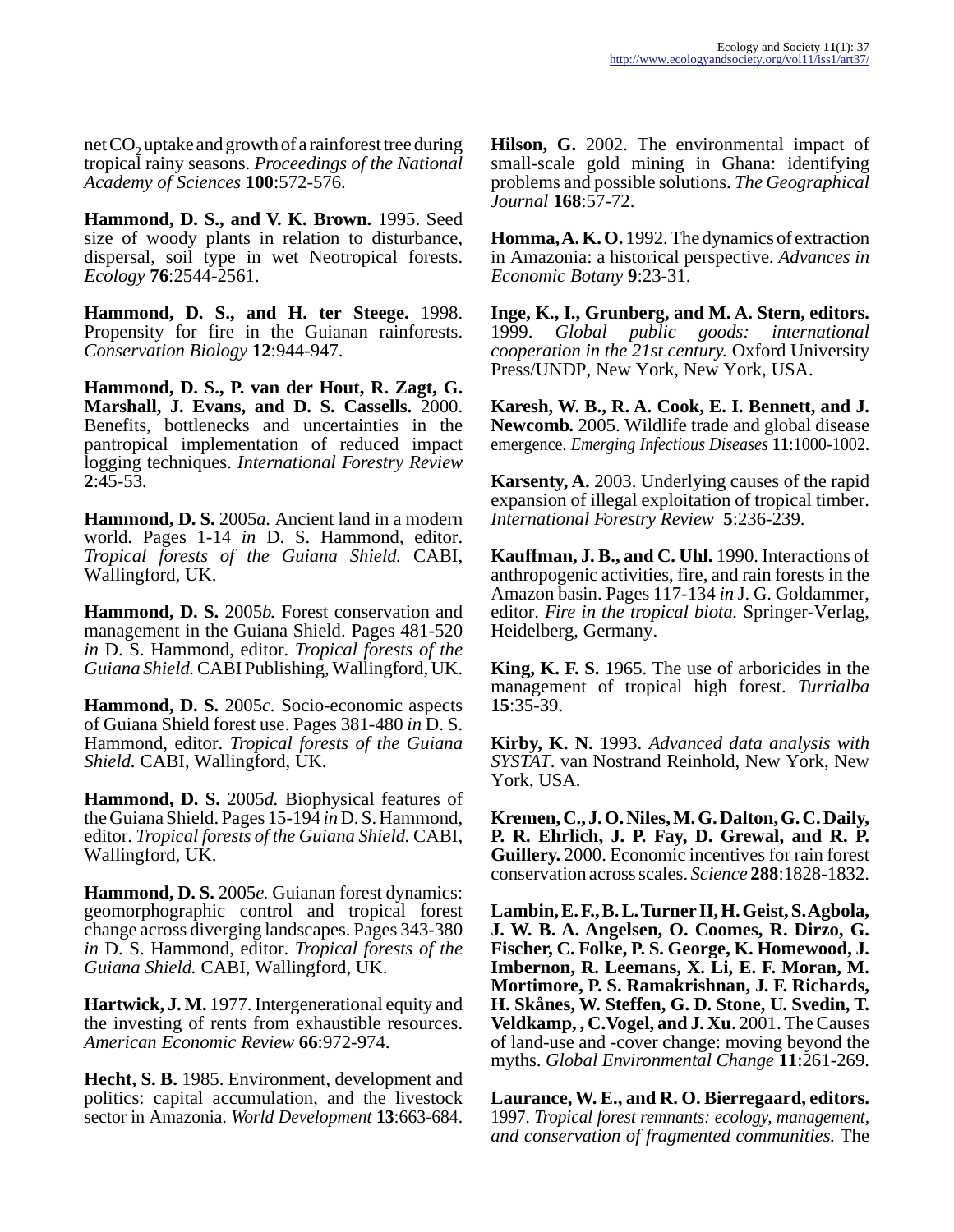University of Chicago Press, Chicago, Illinois, USA.

**Marengo, J.** 1995. Variations and change in South American streamflow. *Climatic Change* **31**:99-117.

**McNeely, J. A.** 2003. Biodiversity, war and tropical forests. *Journal of Sustainable Forestry* **16**:33.

**Milliman, J. D., and R. H. Meade.** 1983. Worldwide delivery of river sediment to the oceans. *Journal of Geology* **91**:1-21.

**Miranda, M., A. Blanco-Uribe, L. Hernández, and J. G. Ochoa.** 1998. *All that glitter is not gold: balancing conservation and development in Venezuela's frontier forests.* WRI, Washington, D. C., USA.

**Murty, T. S., D. Scott, and W. Baird.** 2000. The 1997 El Niño, Indonesian forest fires and the Malaysian smoke problem: a deadly combination of natural and man-made hazard. *Natural Hazards* **21**:131-144.

**Natural Research Council.** 1996. *Upstream: salmon and society in the Pacific Northwest.* National Academy Press, Washington, D.C., USA.

**Nelson, B. W., V. Kapos, J. B. Adams, W. J. Oliveira, O. P. G. Braun, and I. do Amaral.** 1994. Forest disturbance by large blowdowns in the Brazilian Amazon. *Ecology* **75**:853-858.

**Nemani, R. R., C. D. Keeling, H. Hashimoto, W. M. Jolly, S. C. Piper, C. J. Tucker, R. B. Myneni, and S. W. Running.** 2003. Climate-driven increases in global terrestrial net primary production from 1982 to 1999. *Science* **300**:1560-1563.

**Nickson, R., J. McArthur, W. Burgess, K. M. Ahmed, P. Ravenscroft, and M. Rahmann.** 1998. Arsenic poisoning of Bangladesh groundwater. *Nature* **395**:338.

**Olson, D. M., E. Dinerstein, E. D. Wikramanayake, N. D. Burgess, G. V. N. Powell, E. C. Underwood, J. A. D'Amico, I. Itoua, H. E. Strand, J. C. Morrison, C. J. Loucks, T. F. Allnutt, T. H. Ricketts, Y. Kura, J. F. Lamoreux, W. W. Wettengel, P. Hedao, and K. R. Kassem.** 2001. Terrestrial ecoregions of the world: a new map of life on Earth. *Bioscience* **51**:933-938.

**Özden, C. and M. Schiff, editors.** 2006. *International migration, remittances, and the brain drain.* World Bank and Palgrave Macmillan, Washington, D.C., USA.

**Patz, J. A., P. Daszak, G. M. Tabor, A. A. Aguirre, M. Pearl, J. Epstein, N. D. Wolfe, A. M. Kilpatrick, J. Foufopoulos, D. Molyneux, and D. J. Bradley.** 2004. Unhealthy landscapes: policy recommendations on land use change and infectious disease emergence. *Environmental Health Perspectives* **112**:1092-1098.

**Pearce, D., F. E. Putz, and J. K. Vanclay.** 2003. Sustainable forestry in the tropics: panacea or folly? *Forest Ecology and Management* **172**:229-247.

**Pearce, D. W., and C. Pearce.** 2001. *The value of forest ecosystems: a report to the secretariat of the convention on biological diversity.* CBD, Montreal, Quebec, Canada.

**Peña, M., and P. Zuidema.** 1999. Limitaciones demográficas para el aprovechamiento sostenible de *Euterpe precatoria* para producción de palmito en dos tipos de bosque de Bolivia. *Ecología en Bolivia* **33**:3-21.

**Peres, C. A., C. Baider, P. A. Zuidema, L. H. O. Wadt, K. A. Kainer, D. A. P. Gomes-Silva, R. P. Salomão, L. L. Simões, E. R. N. Franciosi, F. C. Valverde, R. Gribel, G. H. J. Shephard, M. Kanashiro, P. Coventry, D. W. Yu, A. R. Watkinson, and R. P. Freckleton.** 2003. Demographic threats to the sustainability of Brazil nut exploitation. *Science* **302**:2112-2114.

**Peterson, G. D., and M. Heemskerk**. 2001. Deforestation and forest regeneration following small-scale gold mining in the Amazon: the case of Suriname. *Environmental Conservation* **28**:117-126.

**Philander, S. G. H.** 1990. *El Niño, La Nina, and the southern oscillation.* Academic Press, London, UK.

**Phillips, O. L., Y. Malhi, N. Higuchi, W. F. Laurance, P. V. Nunez, R. M. Vasquez, S. G. Laurance, L. V. Ferreira, M. Stern, S. Brown, and J. Grace.** 1998. Changes in the carbon balance of tropical forests: evidence from long-term plots. *Science* **282**:439-442.

**Pinard, M. A., and F. E. Putz.** 1993. Reduced-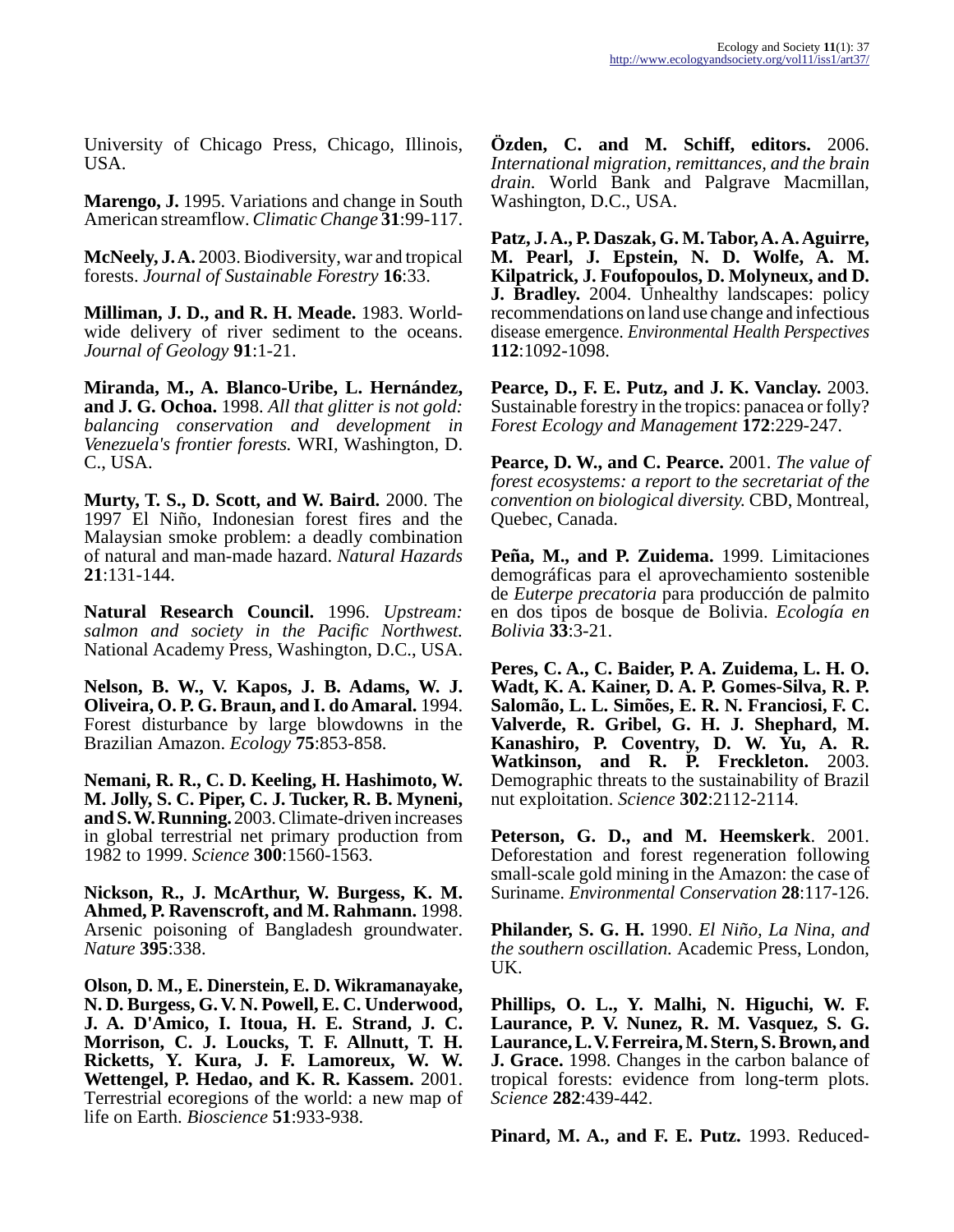impact logging as a carbon-offset method. *Conservation Biology* **7**:755-758.

**Pons, T. L., E. E. Alexander, N. C. Houter, S. A. Rose, and T. Rijkers.** 2005. Ecophysiological patterns in Guianan forest plants. Pages 195-232 *in* D. S. Hammond, editor. *Tropical forests of the Guiana Shield* CABI, Wallingford, UK.

**Price, S. V., editor.** 2003. *War and tropical forest: conservation in areas of armed conflict.* Haworth, Binghampton, New York, USA.

**Primack, R., and R. Corlett.** 2005. *Tropical rain forests: an ecological and biogeographical comparison.* Blackwell, New York, New York, USA.

**Putz, F. E., G. M. Blate, K. H. Redford, R. A. Fimbel, and J. G. Robinson.** 2001. Tropical forest management and conservation of biodiversity: an overview. *Conservation Biology* **15**:7-20.

**Rasmusson, E. M., and J. M. Wallace.** 1983. Meteorological aspects of the El Niño/Southern Oscillation. *Science* **222**:1195-1202.

**Repetto, R., and M. Gillis, editors.** 1988. *Public policies and the misuse of forest resources.* Cambridge University Press, Cambridge, UK.

**Rice, R. E., C. A. Sugal, S. M. Ratay, and G. A. B. da Fonseca.** 2001. *Sustainable forest management: a review of conventional wisdom.* Conservation International, Washington, D.C., USA.

**Robbins, P.** 2000. The rotten institution: corruption in natural resource management. *Political Geography* **19**:423-443.

**Rodan, B. D., A. C. Newton, and A. Verissimo.** 1992. Mahogany conservation: status and policy initiatives. *Environmental Conservation* **19**:331-338.

**Ropelewski, C. F., and M. S. Halpert.** 1987. Global and regional scale precipitation patterns associated with the El Nino/Southern Oscillation. *Monthly Weather Review* **115**:1606-1626.

**Rudel, T.** 2005. *Tropical forests: regional paths of destruction and regeneration in the late twentieth century.* Columbia University Press, New York, New York, USA.

**Salafsky, N.** 1994. Drought in the rain forest: effects of the 1991 El Niño-Southern Oscillation event on a rural economy in West Kalimantan, Indonesia. *Climatic Change* **27**:373-396.

**Salo, J., R. Kalliola, I. Hakkinen, Y. Makinen, P. Niemela, M. Puhakka, and P. D. Coley.** 1986. River dynamics and the diversity of Amazon lowland forest. *Science* **322**:254-258.

**Sharpe, W., G. J. Alexander, and J. W. Bailey.** 1998. *Investments.* Prentice Hall, New York, New York, USA.

**Sheil, D.** 1994. Naturalized and invasive plant species in the evergreen forests of the East Usambara Mountains, Tanzania. *African Journal of Ecology* **32**:66-71.

**Sheil, D., R. Nasi, and B. Johnson.** 2004. Ecological criteria and indicators for tropical forest landscapes: challenges in the search for progress. *Ecology and Society* **9**:7.

**Siegert, F., G. Ruecker, A. Hinrichs, and A. A. Hoffman.** 2001. Increasing damage from fires in logged forests during droughts caused by El Niño. *Nature* **414**:437-440.

**Sist, P., T. Nolan, J.-G. Bertault, and D. Dykstra.** 1998. Logging intensity versus sustainability in Indonesia. *Forest Ecology and Management* **108**:251-260.

**Smith, W.** 2002. The global problem of illegal logging. *Tropical Forest Update* **12**:1-5.

**Snook, L. K.** 1996. Catastrophic disturbance, logging and the ecology of mahogany (*Swietenia macrophylla* King): grounds for listing a major tropical timber species in CITES. *Botanical Journal of the Linnean Society* **122**:35-46.

**Sunderlin, W. D., and S. Wunder.** 2000. The influence of mineral exports on the variability of tropical deforestation. *Environment and Development Economics* **5**:309-322.

**Sunderlin, W. D., A. Angelsen, B. Belcher, P. Burgers, R. Nasi, L. Santoso, and S. Wunder.** 2005. Livelihoods, forests, and conservation in developing countries: an overview. *World Development* **33**:1383-1402.